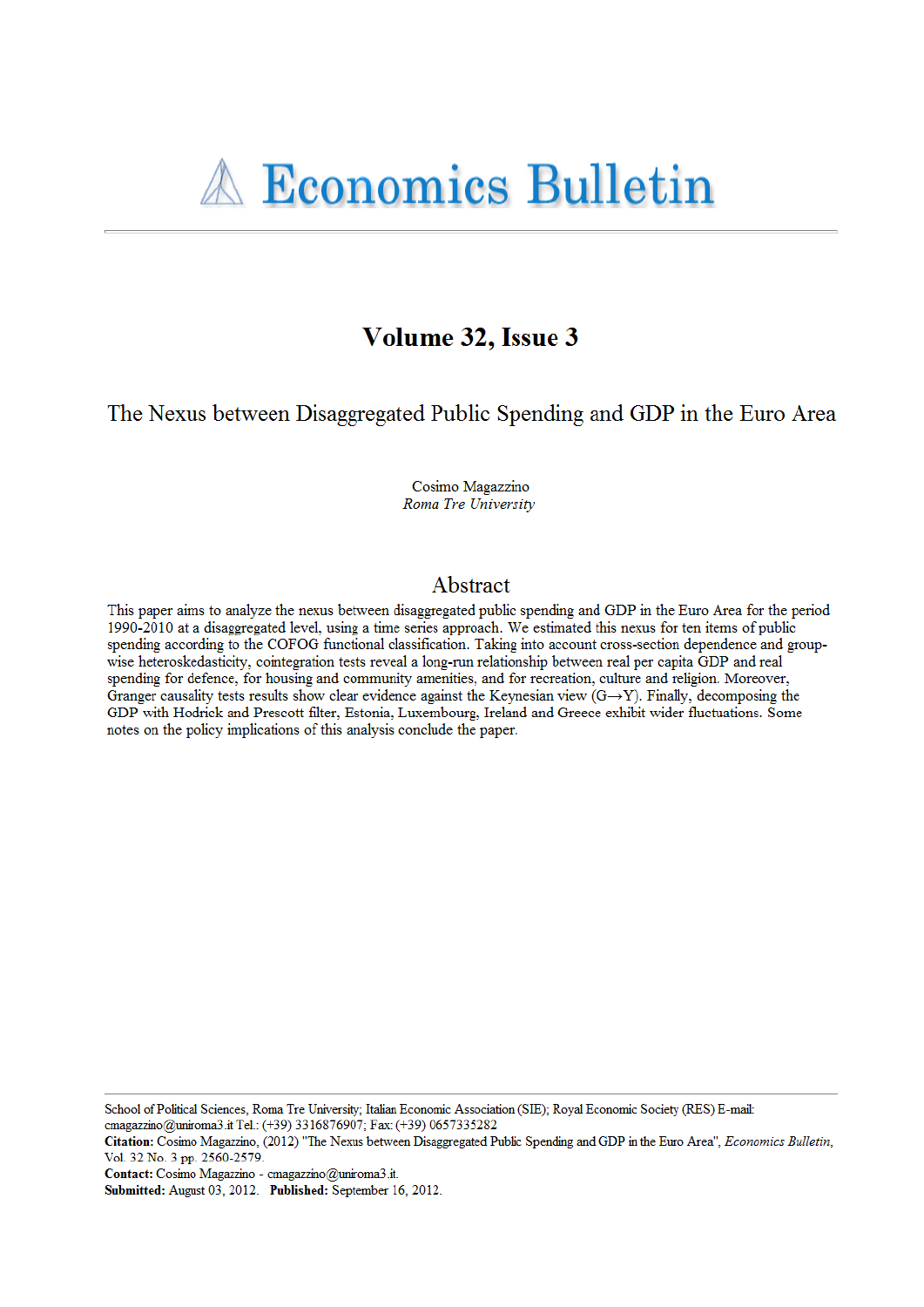#### **1. Introduction**

In this paper we analyze the relationship between some items of public expenditure and GDP,  $\arccos$  according to the COFOG<sup>1</sup> international classification for the Euro Area.

A point of debate among the economists is whether the public sector should or should not intervene to stabilize the short-term fluctuations of economic activity. If Classical economists have opposed such a kind of public action, the Keynesians have invoked fiscal policies to support the economy during recessions.

Wagner's Law (Wagner, 1883, 1912) suggests that the public expenditure share of GDP (G/Y) tends to increase in the process of economic development. The reasons are varied: a) public functions substitute for private activities, b) development results in an expansion of expenditure on culture and welfare, therefore public intervention might be necessary to manage natural monopolies. In sum, the expansion of public spending can be seen as a by-product of economic development, and not vice versa (Bird, 1971).

As a result, the two alternative positions call for opposite directions of causality running from public expenditure to income for the Keynesians, and from income to public expenditure for Wagner.

Over the past four decades, several studies on this issue focused on many countries and time periods, using the concepts of cointegration and Granger causality. Since the pioneering research by Gupta (1967), empirical findings are mixed and, for some countries, even controversial (Tarschys, 1975; Peacock and Scott, 2000). The results differ either on the direction of causality or on the short-term and long-term effects.

Government spending is an important component in influencing the growth of the Italian economy. It must be handled systematically and wisely so that the expenditure which has been made is effective.

The rest of the paper is organized as follows. Section 2 provides a survey of the economic literature on this issue. Section 3 overviews the applied empirical methodology and offers a brief discussion of the data used. Section 4 discusses the empirical results. Section 5 presents some policy implications and concludes.

#### **2. Wagner's model and the economic literature**

We owe to Adolf H. Wagner the first theory on the public expenditure increase dependent upon the structural evolution of society (Wagner, 1883, 1912). He made research on the existence of a desirable limit to the size of the public sector, concluding that such a limit was in fact not possible. In his opinion, the time path of public spending is essentially determined by the increase of national income. An increase of this variable generates a more than proportional expansion of the public sector. Hence, he derived the "law of increasing state activity" (Wagner, 1883, 1912), arguing that its financial pressure would increase in time.

The empirical evidence concerning the relationship between national income and expenditure is based on the assessment of the elasticity of expenditure to income. Only if such elasticity is significant and >1 and the coefficient sign is positive, we may conclude that the link between the two variables exists and it is consistent with Wagner's hypothesis (Hadjimatheou, 1976; Jackson, 1980; Fossati, 1981; Diba, 1982).

Murthy (1994) suggests a broader interpretation of the law allowing for the addition of further explanatory variables related to economic development and government expenditure (e.g. the degree of urbanization, budget deficits, etc.). This alternative would reduce the omit-

 $\overline{a}$ 

<sup>&</sup>lt;sup>1</sup> The COFOG classification is defined by the major international institutions dealing with national accounts (OECD, IMF, Eurostat), and it is articulated in three levels of analysis: divisions, groups and classes.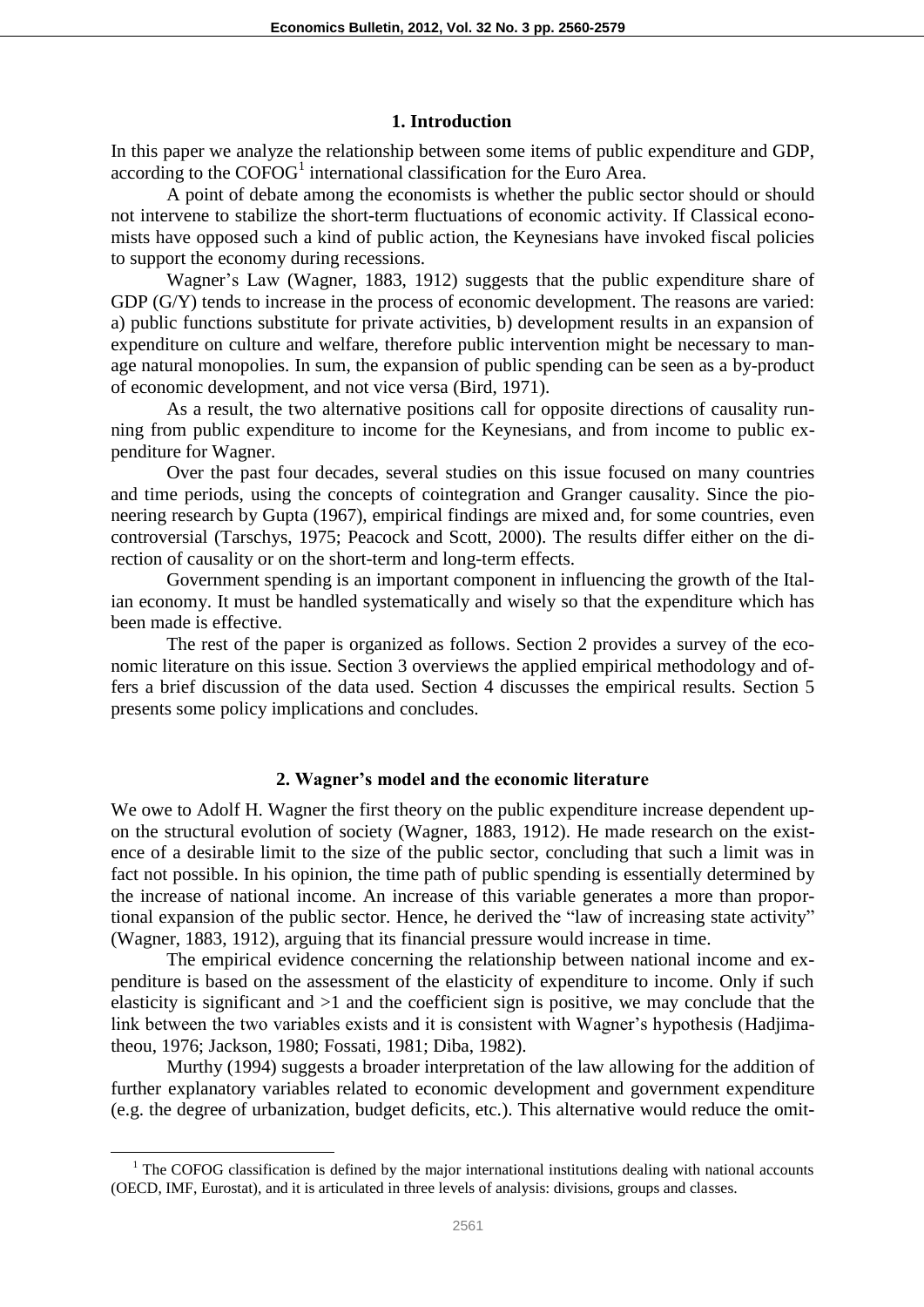ted variable bias in the specification. Magazzino (2012a, 2012b) discussed alternative functional forms of Wagner's Law.

The directions of Granger causality between public spending and aggregate income can be categorized into four types, each of which has important implications for economic policy (Peacock and Scott, 2000):

*Neutrality hypothesis:* the above economic variables are not correlated as it has been stated by Demirbas (1999), Bağdigen and Cetintaș (2003), Huang (2006), Sinha (2007), Chimobi (2009), and Afzal and Abbas (2010).

 *Wagner's hypothesis:* the unidirectional causality running from GDP to public spending. This hypothesis found empirical support in Ahsan *et al.* (1996), Ansary *et al.*  (1997), Chletsos and Kollias (1997), Abizadeh and Yousefi (1998), Asseery *et al.*  (1999), Thornton (1999), Islam (2001), Tang (2001), Albatel (2002), Tan (2003), Iyare and Lorde (2004), Sideris (2007), Samudram *et al.* (2008), Kalam and Aziz (2009), Kumar (2009), Kumar *et al.* (2009), and Abdullah and Maamor (2010).

 *Keynesian hypothesis:* the unidirectional causality running from public spending to GDP. This hypothesis is in line with empirical findings in Iyare and Lorde (2004), Dogan and Tang (2006) Babatunde (2007), and Govindaraju *et al.* (2010).

 *Feedback hypothesis:* there exists a bi-directional causality flow between GDP and public spending. The feedback hypothesis has been proposed by Thornton (1999), Chow *et al.* (2002), Abu-Bader and Abu-Qarn (2003), Dritsakis and Adamopoulos (2003), Iyare and Lorde (2004), Halicioğlu (2005), Narayan *et al.* (2008), Ziramba (2008), Ghorbani and Zarea (2009), and Yay and Tastan (2009).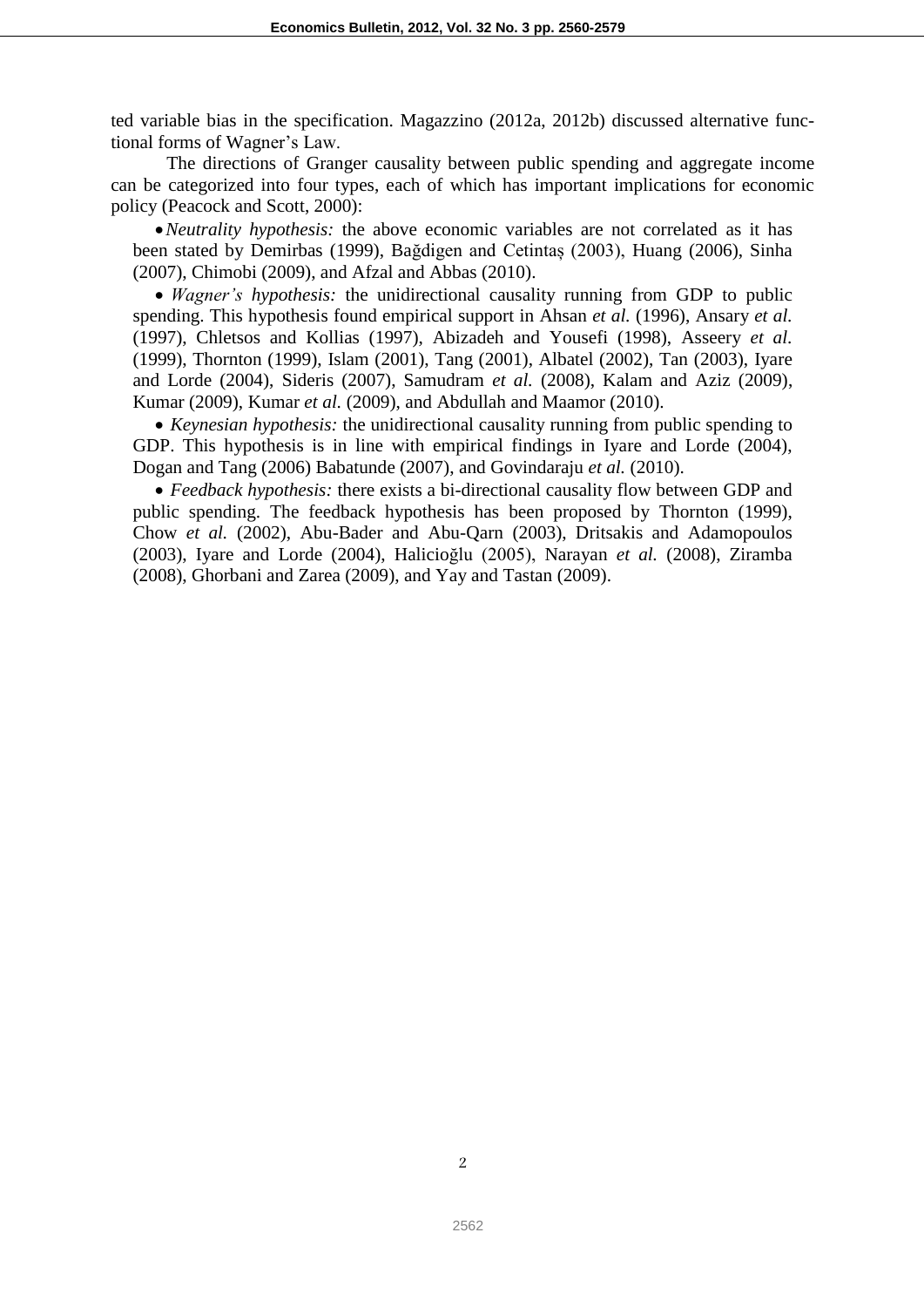Table 1: A comparison of studies about causality and cointegration analysis between public expenditure and GDP

|                                               | Table 1. A comparison of studies about causality and connegration analysis between public expenditure and ODT |                     |                                    |
|-----------------------------------------------|---------------------------------------------------------------------------------------------------------------|---------------------|------------------------------------|
| Author(s)                                     | <b>Countries</b>                                                                                              | <b>Study period</b> | Causality                          |
| Abdullah, Maamor (2010)                       | Malaysia                                                                                                      | 1970-2007           | $Y \rightarrow G$                  |
| Abizaeh, Yousefi (1998)                       | Soth Korea                                                                                                    | 1961-1992           | $Y \rightarrow G$                  |
| Abu-Bader, Abu-Qarn (2003)                    | Egypt, Israel, Syria                                                                                          | 1963-1998           | Israel, Syria: $Y \leftrightarrow$ |
| Afzal, Abbas (2010)                           | Pakistan                                                                                                      | 1960-2007           | Neutral                            |
| Ahsan et al. (1996)                           | Canada                                                                                                        | 1952-1988           | $Y \rightarrow G$                  |
| Akitoby et al. (2006)                         | 51 developing countries                                                                                       | 1970-2002           |                                    |
| <b>Albatel</b> (2002)                         | Saudi Arabia                                                                                                  | 1964-1998           | $Y \rightarrow G$                  |
| Ansari et al. (1997)                          | Ghana, Kenya, South Africa                                                                                    | 1957-1990           | Ghana: $Y \rightarrow G$           |
| Asseery et al. (1999)                         | Iraq                                                                                                          | 1950-1980           | $Y \rightarrow G$                  |
| Babatunde (2007)                              | Nigeria                                                                                                       | 1970-2006           | $G \rightarrow Y$                  |
| Bağdigen, Cetintaş (2003)                     | Turkey                                                                                                        | 1965-2000           | Neutral                            |
| <b>Burney</b> (2002)                          | Kuwait                                                                                                        | 1969-1995           | $\overline{a}$                     |
| Chimobi (2009)                                | Nigeria                                                                                                       | 1970-2005           | Neutral                            |
| Chletsos, Kollias (1997)                      | Greece                                                                                                        | 1958-1993           | $Y \rightarrow G$                  |
| Chow et al. (2002)                            | UK                                                                                                            | 1948-1997           | $Y \leftrightarrow G$              |
| Cotsomitis et al. (1996)                      | China                                                                                                         | 1952-1992           |                                    |
| Demirbas (1999)                               | Turkey                                                                                                        | 1950-1990           | Neutral                            |
| Dogan, Tang (2006)                            | 5 South-East Asian countries                                                                                  | 1960-2002           | Indonesia, Malaysia, Singapore,    |
|                                               |                                                                                                               |                     | Philippines: $G \rightarrow$       |
| Dritsakis, Adamopoulos (2003)                 | Greece                                                                                                        | 1960-2001           | $Y \leftrightarrow G$              |
| Ghorbani, Zarea (2009)                        | Iran                                                                                                          | 1960-2000           | $Y \leftrightarrow G$              |
| Govindaraju et al. (2010)                     | Malaysia                                                                                                      | 1970-2006           | $G \rightarrow Y$                  |
| Halicioğlu (2005)                             | Turkey                                                                                                        | 1960-2000           | $Y \leftrightarrow G$              |
| <b>Huang (2006)</b>                           | China and Taiwan                                                                                              | 1979-2002           | Neutral                            |
| Islam $(2001)$                                | <b>USA</b>                                                                                                    | 1929-1996           | $Y \rightarrow G$                  |
| Iyare, Lord (2004)                            | 9 Caribbean countries                                                                                         | 1950-2000           | Jamaica: Neutral                   |
|                                               |                                                                                                               |                     | Antigua, Barbados, Belize, Grena   |
|                                               |                                                                                                               |                     | Nevis, St. Lucia, Trinidad and T   |
|                                               |                                                                                                               |                     | Guyana: $G \rightarrow Y$          |
| <b>Kalam, Aziz (2009)</b>                     | Bangladesh                                                                                                    | 1976-2007           | $Y \rightarrow G$                  |
| Karagianni et al. (2002)                      | EU-15                                                                                                         | 1949-1998           | Greece: Neutral                    |
| <b>Kumar</b> (2009)                           | China, Hong Kong, Japan, Taiwan, South                                                                        | 1960-2007           | $Y \rightarrow G$                  |
|                                               | Korea                                                                                                         |                     |                                    |
| <b>Kumar et al.</b> (2009)                    | New Zealand                                                                                                   | 1960-2007           | $Y \rightarrow G$                  |
| Lamartina, Zaghini (2008)                     | 23 OECD countries                                                                                             | 1970-2006           | $Y \rightarrow G$                  |
| Magazzino (2012a)                             | <b>EU-27</b>                                                                                                  | 1970-2009           | Neutral only for 5 out of 11       |
|                                               | Chinese provinces                                                                                             | 1952-1989           |                                    |
| Narayan et al. (2008)<br>Rehman et al. (2007) |                                                                                                               | 1972-2004           | $Y \leftrightarrow G$              |
|                                               | Pakistan <sub>2</sub>                                                                                         |                     | $\blacksquare$                     |

j.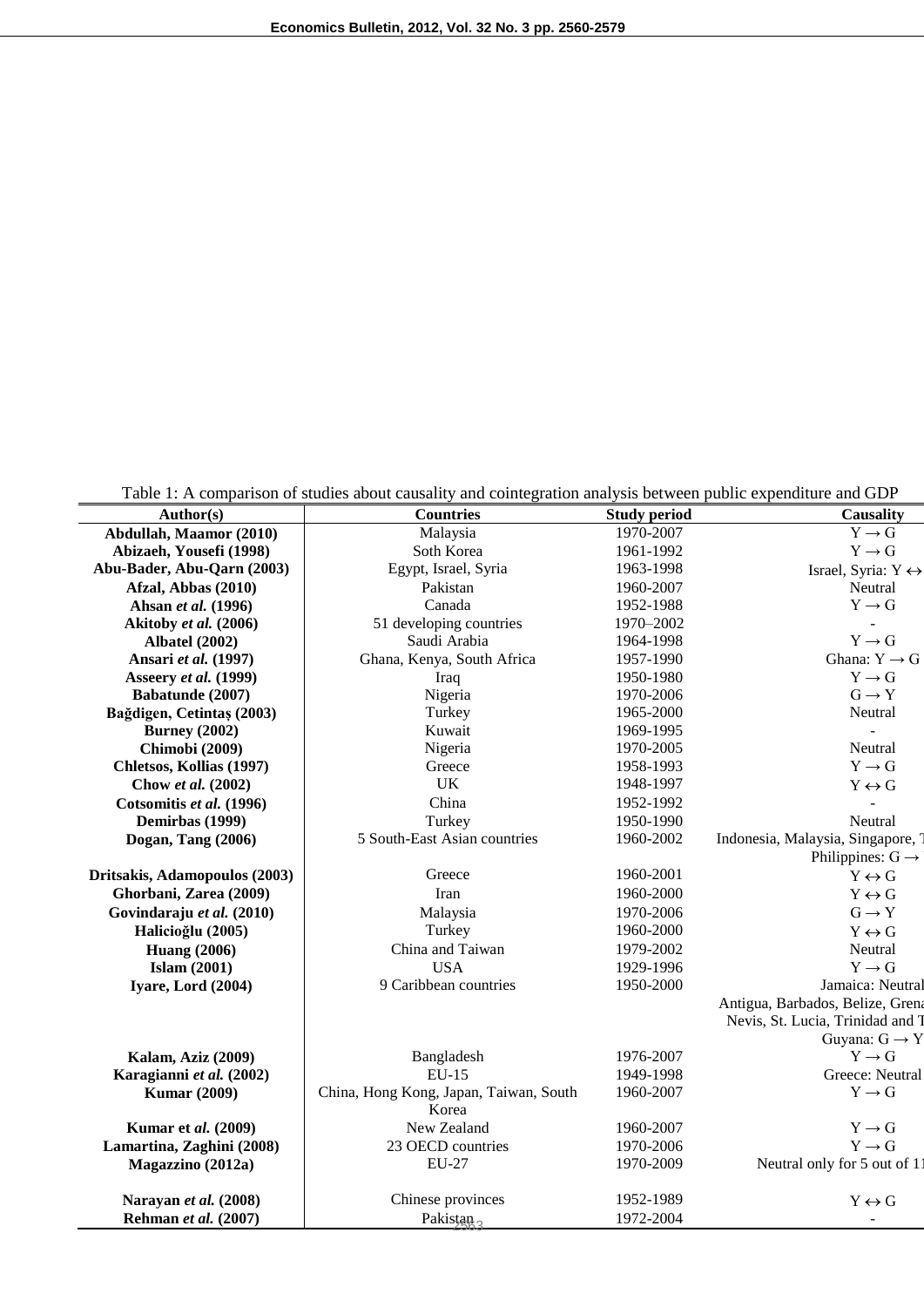| Samudram et al. (2008)                                        | Malaysia                              | 1970-2004 | $Y \rightarrow G$                |
|---------------------------------------------------------------|---------------------------------------|-----------|----------------------------------|
| <b>Sideris</b> (2007)                                         | Greece                                | 1832-1938 | $Y \rightarrow G$                |
| Sinha $(2007)$                                                | Thailand                              | 1950-2003 | Neutral                          |
| Tan (2003)                                                    | Malaysia                              | 1991Q1-   | $Y \rightarrow G$                |
|                                                               |                                       | 200203    |                                  |
| <b>Tang (2001)</b>                                            | Malaysia                              | 1960-1998 | $Y \rightarrow G$                |
| Thornton (1999)                                               | Denmark, Germany, Italy, Norway, Swe- | 1850-1913 | Denmark, Germany, Norwa          |
|                                                               | den, UK                               |           | $Y \rightarrow G$                |
|                                                               |                                       |           | Italy, UK: $Y \leftrightarrow Q$ |
| Verma, Arora (2010)                                           | India                                 | 1950-2008 |                                  |
| <b>Yay, Tastan (2009)</b>                                     | Turkey                                | 1950-2004 | $Y \leftrightarrow G$            |
| Ziramba(2008)                                                 | South Africa                          | 1960-2006 | $Y \leftrightarrow G$            |
| $\sim$<br>$\mathbf{1}$ $\mathbf{1}$ $\mathbf{1}$ $\mathbf{1}$ |                                       |           |                                  |

Sources: our elaborations.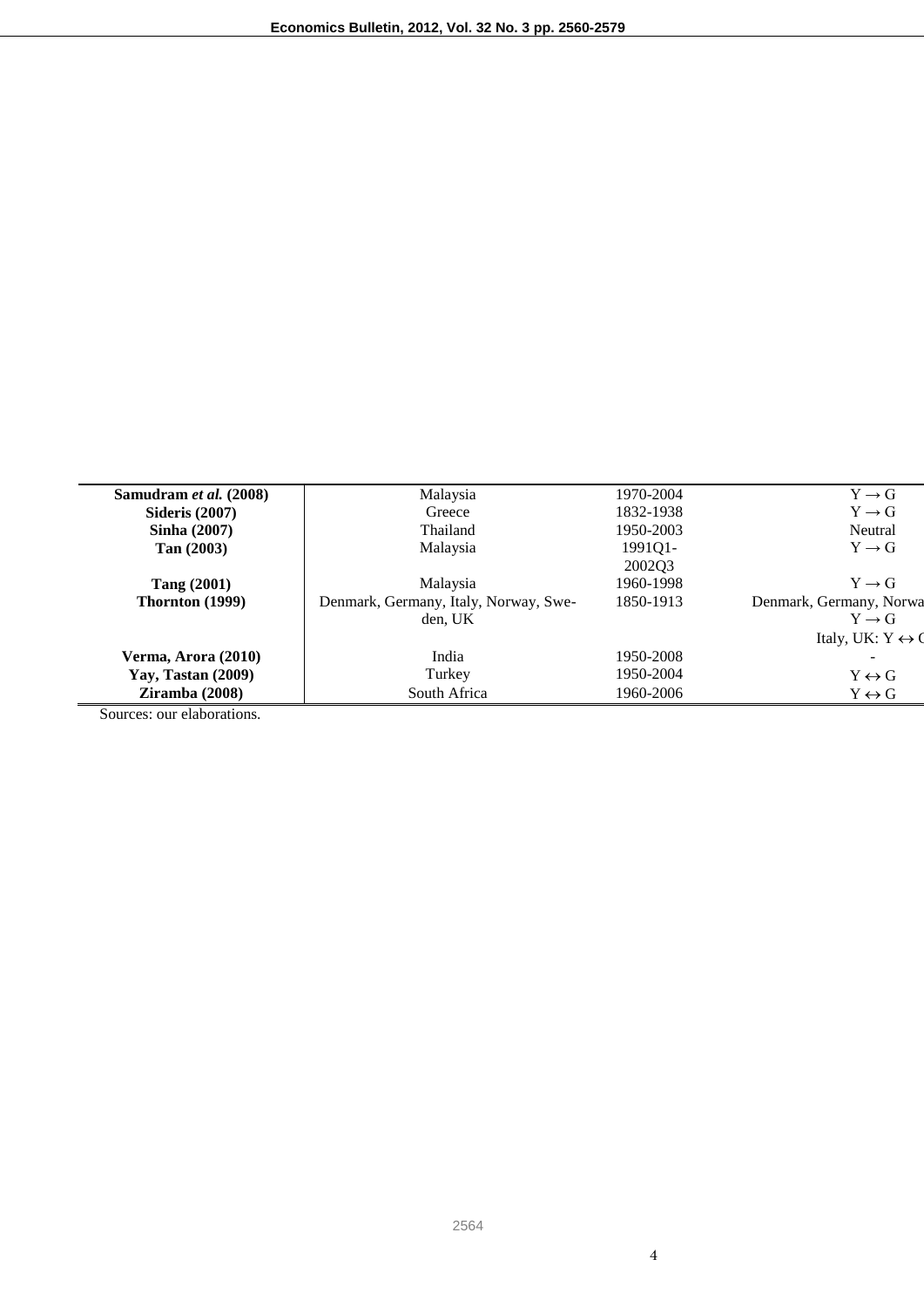Table 1 above presents a concise overview on cointegration and causality between public spending and national income discussed in several studies on Wagner's Law.

#### **3. Methodology and data**

With the growing use of cross-country data over time to study purchasing power parity, growth convergence and international R&D spillovers, the focus of panel data econometrics has shifted towards studying the asymptotic of macro panels with large N (number of countries) and large *T* (length of the time series) rather than the usual asymptotic of micro panels with large *N* and small T. A strand of literature applied time series procedures to panels, worrying about non-stationarity, spurious regression and cointegration. Im, Pesaran and Shin (IPS, 2003) proposed a test based on the average of the ADF statistics computed for each individual in the panel. Formally we assume that under the alternative hypothesis the fraction of the individual processes that are stationary is non-zero Maddala and Wu (1999) proposed a new simple test based on Fisher's suggestion, which consists in combining p-values from individual unit root test. Fisher-type tests approach testing for panel-data unit roots from a meta-analysis perspective. The joint test statistic, under the null and the additional hypothesis of cross-sectional independence of the errors terms  $\varepsilon_{it}$  in the ADF equation, has a chi-square distribution with 2*N* degrees of freedom. In essence, we choose these tests be-cause they do not require strongly balanced data, and the individual series can have gaps.

Then we control for the (eventual) cross-section dependence in the data. The parametric testing procedure proposed by Pesaran (2004) tests the hypothesis of cross-sectional independence in panel data models with small *T* and large *N*.

Furthermore, we adopted the *t*-test for unit roots in heterogeneous panels with crosssection dependence, proposed by Pesaran (2003). Parallel to IPS test, it is based on the mean of individual DF (or ADF) *t*-statistics of each unit in the panel. Null hypothesis assumes that all series are non-stationary.

The use of panel cointegration techniques to test for the presence of long-run relationships among integrated variables with both a time-series dimension, *T*, and a cross-sectional dimension, *N*, has received much attention recently, especially in the empirical literature. Westerlund (2007) developed four new second-generation panel cointegration tests that are based on structural rather than residual dynamics and, therefore, do not impose any commonfactor restriction. The idea is to test the null hypothesis of no cointegration by inferring whether the error-correction term in a conditional panel error-correction model is equal to zero. The new tests are all normally distributed and are general enough to accommodate unitspecific short-run dynamics, unit-specific trend and slope parameters, and cross-sectional dependence.

Granger causality tests (Granger, 1980) are statistical tests of causality in the sense of determining whether lagged observations of another variable have incremental forecasting power when added to a univariate autoregressive representation of a variable.  $X_t$  is Granger causal for  $y_t$  if  $x_t$  helps predict  $y_t$  at some stage in the future. It should be noticed, however, that Granger causality is not causality in a deep sense of the word. It just talks about linear prediction, and it only has "teeth" if one thing happens before another. The ten items of spending selected by the COFOG classification involve spending for general public services, for defence, for public order and safety, for economic affairs, for environmental protection, for housing and community amenities, for health, for recreation, culture and religion, for education, and for social protection. In order to convert nominal variables into real variables we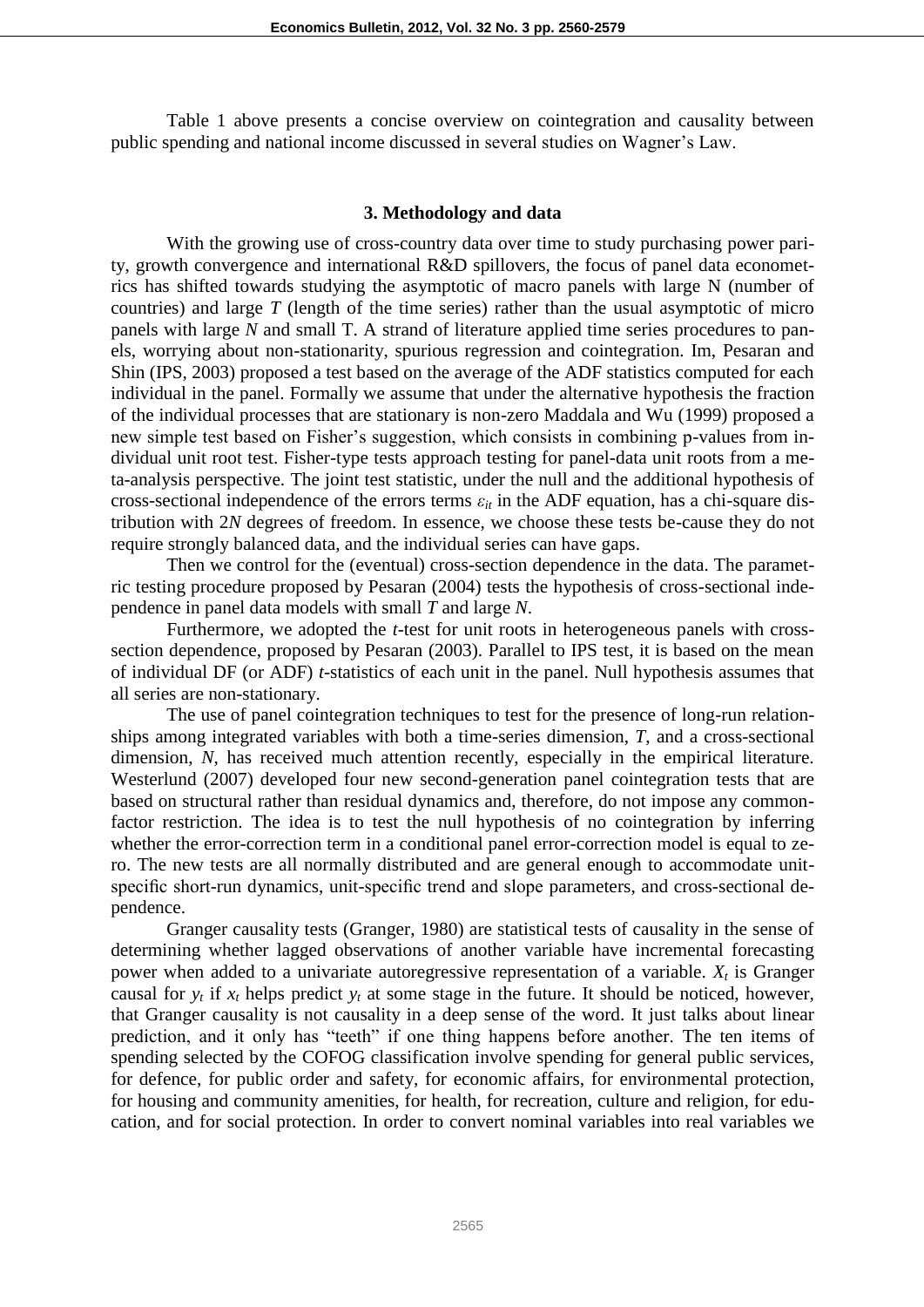used the GDP deflator and the public consumption deflator for GDP and public expenditures respectively, both derived from the Eurostat<sup>2</sup> database in the period 1990-2010. Our empirical analysis is constrained by the availability of data of disaggregated public spending.

In Table 2 the variables of the model are summed up. All series contain yearly data in real terms.

| <b>Variable</b> | <b>Explanation</b>                                 |
|-----------------|----------------------------------------------------|
| <b>RPCGDP</b>   | Real per capita Gross Domestic Product             |
| <b>RTGGE</b>    | Real total general government expenditure          |
| <b>RGPS</b>     | Real spending for general public services          |
| RD.             | Real spending for defence                          |
| <b>RPOS</b>     | Real spending for public order and safety          |
| <b>REA</b>      | Real spending for economic affairs                 |
| <b>REP</b>      | Real spending for environmental protection         |
| <b>RHCA</b>     | Real spending for housing and community amenities  |
| RH.             | Real spending for health                           |
| <b>RRCR</b>     | Real spending for recreation, culture and religion |
| <b>RE</b>       | Real spending for education                        |
| <b>RSP</b>      | Real spending for social protection                |

| Table 2: List of the variables (% of GDP) |
|-------------------------------------------|
|-------------------------------------------|

Source: Eurostat (2012).

 $\overline{a}$ 





<sup>&</sup>lt;sup>2</sup> See: http://epp.eurostat.ec.europa.eu/portal/page/portal/government\_finance\_statistics/data/database.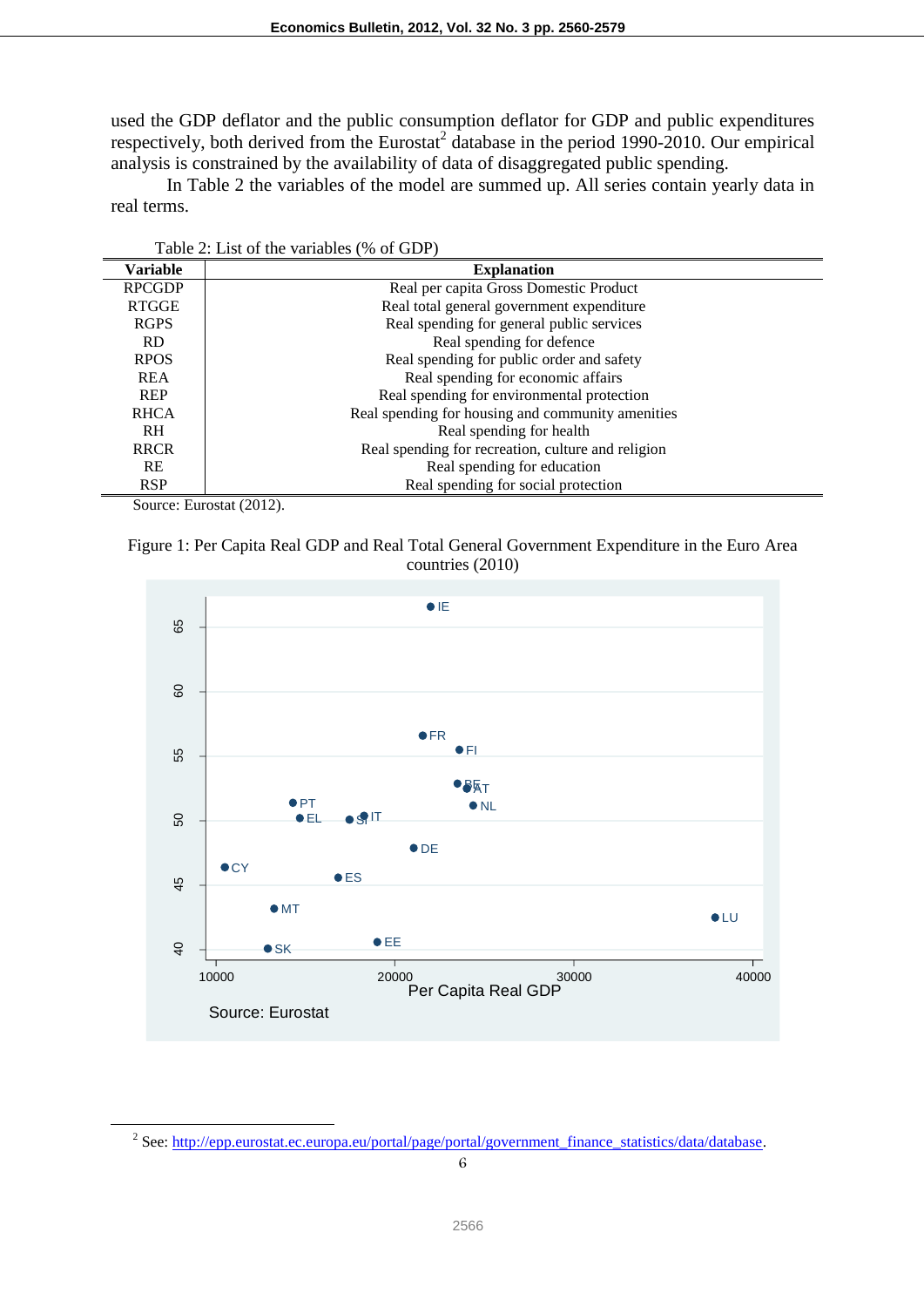## **4. Econometric results**

In this section we present and discuss an analysis of the relationship between disaggregated public spending and real GDP, applied to the Euro Area.

As a preliminary analysis, some descriptive statistics are shown in the following Table 3.

| Variable       | <b>Mean</b> | <b>Median</b> | Std. Dev. | <b>Skewness</b> | <b>Kurtosis</b> | Range     |
|----------------|-------------|---------------|-----------|-----------------|-----------------|-----------|
| <b>RPCGDP</b>  | 16879.97    | 17144.84      | 6074.995  | .9036           | 4.5841          | 33922.871 |
| <b>RTGGE</b>   | 45.9572     | 45.95         | 6.4215    | .0963           | 2.9608          | 35.50     |
| <b>RGPS</b>    | 7.2507      | 6.80          | 2.6921    | .9219           | 3.9061          | 13.30     |
| <b>RD</b>      | 1.3918      | 1.30          | .6173     | .8939           | 4.8664          | 3.80      |
| <b>RPOS</b>    | 1.7117      | 1.70          | .4484     | .3320           | 4.1820          | 2.60      |
| <b>REA</b>     | 4.9843      | 4.70          | 1.7575    | 5.8325          | 60.3153         | 23.20     |
| <b>REP</b>     | .8007       | .70           | .3755     | .7353           | 3.6979          | 2.50      |
| <b>RHCA</b>    | .9521       | .80           | .6381     | 2.3648          | 14.1366         | 5.80      |
| R <sub>H</sub> | 5.9540      | 6.10          | 1.2958    | $-.4014$        | 2.9322          | 6.40      |
| <b>RRCR</b>    | 1.1452      | 1.10          | .4449     | .5139           | 3.0130          | 2.10      |
| <b>RE</b>      | 5.3161      | 5.45          | 1.0226    | $-.2430$        | 2.7141          | 5.50      |
| <b>RSP</b>     | 16.4523     | 16.90         | 4.1406    | $-0.0169$       | 2.7085          | 21.50     |

Table 3: Exploratory data analysis

Correlation coefficients, summarized in Table 4, indicate a negative correlation (*r*≥0.5) between real per capita GDP and real spending for defence, and for public order and safety. These findings underline that higher values of real GDP are associated with lower values of various items of public spending. Moreover, we find a strong correlation between *RRCR* and *RSP*.

|             | Table 4: Correlation matrix |             |             |           |             |            |            |            |         |             |      |            |
|-------------|-----------------------------|-------------|-------------|-----------|-------------|------------|------------|------------|---------|-------------|------|------------|
|             | <b>RGPC</b>                 | <b>RTGG</b> | <b>RGPS</b> | <b>RD</b> | <b>RPOS</b> | <b>REA</b> | <b>REP</b> | <b>RHC</b> | RH      | <b>RRCR</b> | RE   | <b>RSP</b> |
|             | DP                          | Е           |             |           |             |            |            | A          |         |             |      |            |
| <b>RPCG</b> | 1                           |             |             |           |             |            |            |            |         |             |      |            |
| DP          |                             |             |             |           |             |            |            |            |         |             |      |            |
| <b>RTGG</b> | .073                        | 1           |             |           |             |            |            |            |         |             |      |            |
| E           |                             |             |             |           |             |            |            |            |         |             |      |            |
| <b>RGPS</b> | $-.296$                     | .511        |             |           |             |            |            |            |         |             |      |            |
| <b>RD</b>   | $-.517$                     | .305        | .469        |           |             |            |            |            |         |             |      |            |
| <b>RPOS</b> | $-.546$                     | $-.109$     | $-.071$     | .220      | 1           |            |            |            |         |             |      |            |
| <b>REA</b>  | $-.150$                     | .343        | $-.032$     | .055      | .119        |            |            |            |         |             |      |            |
| REP         | .298                        | $-.092$     | $-.297$     | $-.298$   | $-.053$     | .158       |            |            |         |             |      |            |
| <b>RHC</b>  | $-.185$                     | $-.087$     | $-0.000$    | .008      | .149        | .026       | .026       | 1          |         |             |      |            |
| A           |                             |             |             |           |             |            |            |            |         |             |      |            |
| RH          | .310                        | .569        | $-0.066$    | $-.114$   | $-.066$     | .079       | .057       | $-.242$    |         |             |      |            |
| <b>RRCR</b> | .337                        | $-.148$     | $-.474$     | $-.184$   | .224        | $-.102$    | .225       | $-.089$    | $-.134$ |             |      |            |
| RE          | $-.041$                     | .225        | $-.073$     | $-.080$   | .214        | $-.012$    | $-.183$    | .070       | .098    | .439        | 1    |            |
| <b>RSP</b>  | .383                        | .840        | .210        | .072      | $-.391$     | .076       | $-.058$    | $-.251$    | .624    | $-.055$     | .071 |            |

Notes: Bonferroni adjustment applied.

Table 5 contains the results of panel cross-section dependence and group-wise heteroskedasticity tests, for our variables.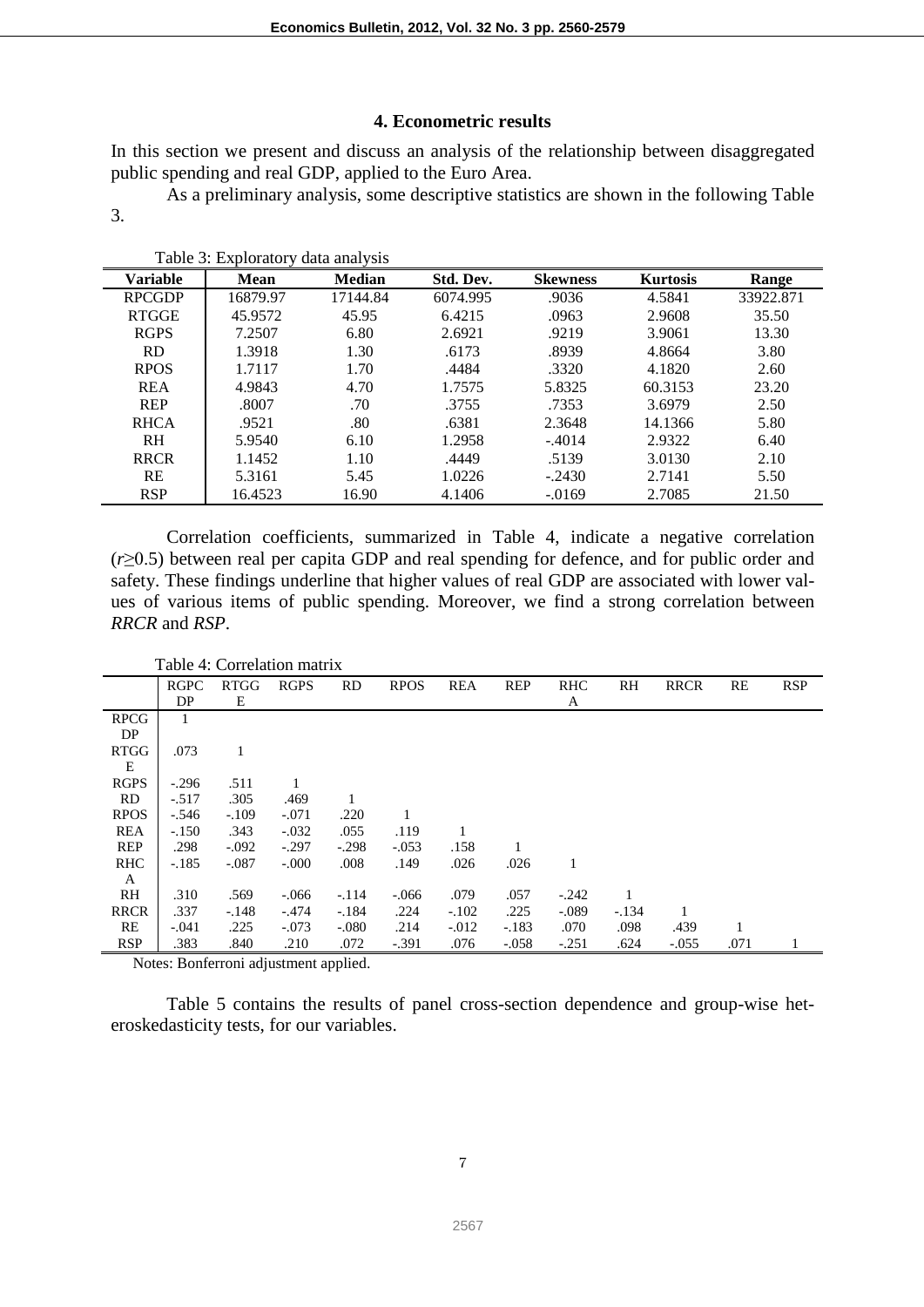|  |  | Table 5: Panel cross-section dependence and group-wise heteroskedasticity tests |  |
|--|--|---------------------------------------------------------------------------------|--|
|  |  |                                                                                 |  |

| <b>Variable</b> | Pesaran test | <b>Modified Wald test</b> | <b>Verdict</b>             |
|-----------------|--------------|---------------------------|----------------------------|
| <b>RPCGDP</b>   | 35.470       | 576.43                    | Panel c-s dependence       |
|                 | (0.0000)     | (0.0000)                  | and g-w heteroskedasticity |
| <b>RTGGE</b>    | 18.245       | 611.82                    | Panel c-s dependence       |
|                 | (0.0000)     | (0.0000)                  | and g-w heteroskedasticity |
| <b>RGPS</b>     | 6.448        | 446.79                    | Panel c-s dependence       |
|                 | (0.0000)     | (0.0000)                  | and g-w heteroskedasticity |
| <b>RD</b>       | 3.854        | 78.19                     | Panel c-s dependence       |
|                 | (0.0001)     | (0.0000)                  | and g-w heteroskedasticity |
| <b>RPOS</b>     | 10.946       | 172.42                    | Panel c-s dependence       |
|                 | (0.0000)     | (0.0000)                  | and g-w heteroskedasticity |
| <b>REA</b>      | 1.824        | 3730.93                   | G-w heteroskedasticity     |
|                 | (0.0681)     | (0.0000)                  |                            |
| <b>REP</b>      | 5.990        | 1470.65                   | Panel c-s dependence       |
|                 | (0.0000)     | (0.0000)                  | and g-w heteroskedasticity |
| <b>RHCA</b>     | 0.654        | 260.41                    | G-w heteroskedasticity     |
|                 | (0.5128)     | (0.0000)                  |                            |
| <b>RH</b>       | 15.486       | 242.46                    | Panel c-s dependence       |
|                 | (0.0000)     | (0.0000)                  | and g-w heteroskedasticity |
| <b>RRCR</b>     | 3.601        | 79.04                     | Panel c-s dependence       |
|                 | (0.0003)     | (0.0000)                  | and g-w heteroskedasticity |
| RE              | 14.921       | 575.31                    | Panel c-s dependence       |
|                 | (0.0000)     | (0.0000)                  | and g-w heteroskedasticity |
| <b>RSP</b>      | 26.758       | 580.33                    | Panel c-s dependence       |
|                 | (0.0000)     | (0.0000)                  | and g-w heteroskedasticity |

Notes: Critical values at the 5% significance level in parentheses. For the Pesaran's test, Pesaran's statistic and, in parentheses, the P-Values are reported. For the Modified Wald's test, the  $\chi^2$  and the P-Values are reported. Tests include the intercept.

A standard assumption in panel data models is that the error terms are independent across cross-sections. As we can see, it emerges that the CD test strongly rejects the null hypothesis of no cross-sectional dependence for 10 out of 12 variables, because only *REA* and *RHCA* seem not to be affected. Moreover, the null hypothesis of the modified Wald test statistic (Greene, 2000) is decisively rejected for all variables. Thus, the errors exhibit group-wise heteroskedasticity.

Based on the mean of the individual Dickey and Fuller *t*-statistics of each unit in the panel, the IPS test assumes that all series are non-stationary under the null hypothesis. The *Wt*-bar statistic is distributed standard normal under the null hypothesis of non-stationarity. The Pesaran's CADF test runs the *t*-test for unit roots in heterogeneous panels with cross-section dependence. The findings suggest that four variables are stationary (total general government expenditure, spending for general public services, for economic affairs, and for environmental protection), while the remaining are non-stationary.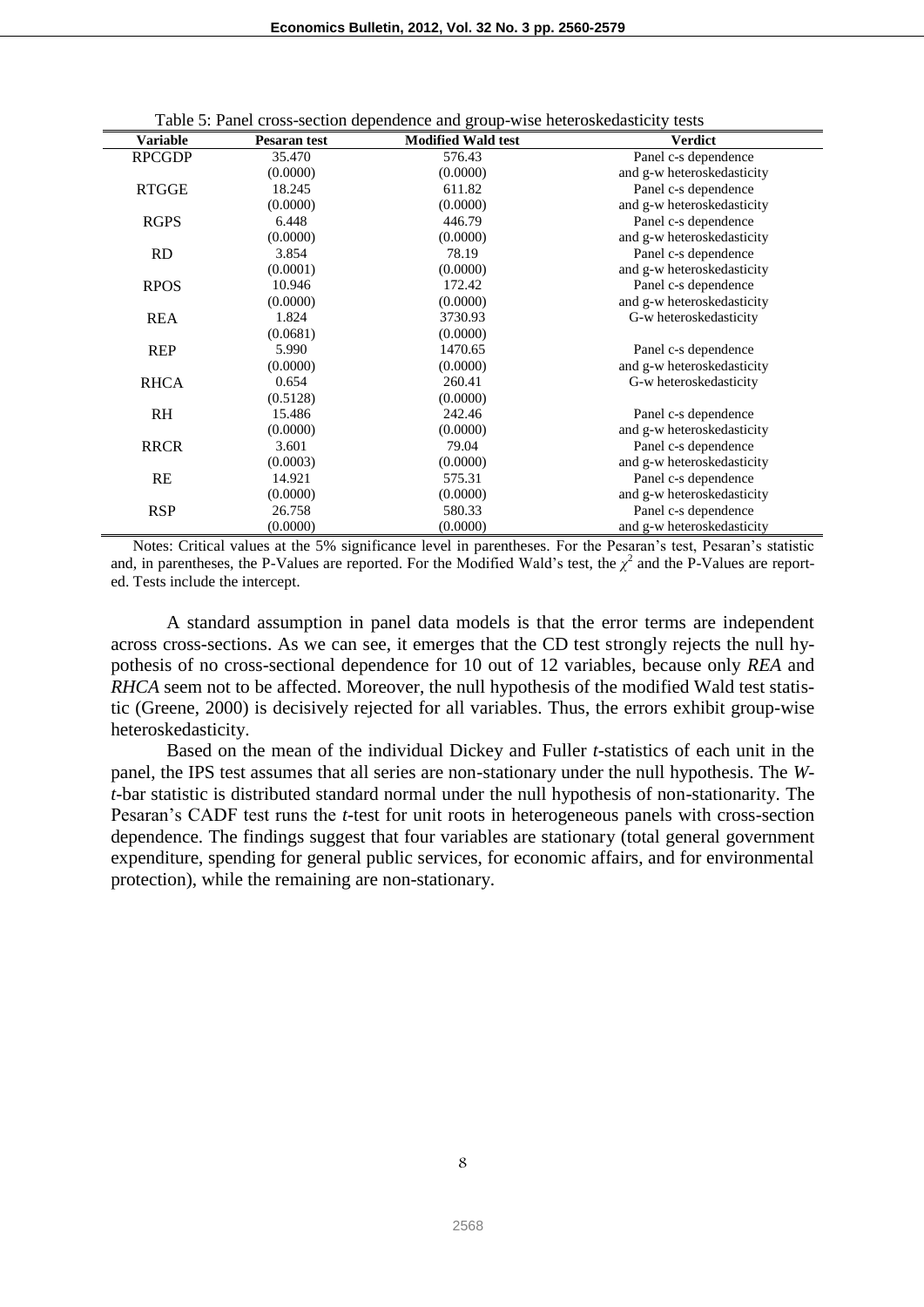| <b>Variable</b> | Im, Pesaran and Shin (IPS) test | <b>Pesaran's CADF test</b> | <b>Verdict</b> |
|-----------------|---------------------------------|----------------------------|----------------|
| <b>RPCGDP</b>   |                                 | $-1.805$                   | Non-stationary |
|                 |                                 | (0.407)                    |                |
| <b>RTGGE</b>    |                                 | $-1.663$                   | Stationary     |
|                 |                                 | (0.048)                    |                |
| <b>RGPS</b>     |                                 | $-1.787$                   | Stationary     |
|                 |                                 | (0.037)                    |                |
| <b>RD</b>       |                                 | $-1.546$                   | Non-stationary |
|                 |                                 | (0.061)                    |                |
| <b>RPOS</b>     |                                 | 0.012                      | Non-stationary |
|                 |                                 | (0.505)                    |                |
| <b>REA</b>      | $-1.1155$                       |                            | Stationary     |
|                 | (0.1323)                        |                            |                |
| <b>REP</b>      |                                 | $-1.791$                   | Stationary     |
|                 |                                 | (0.037)                    |                |
| <b>RHCA</b>     | $-3.6293$                       |                            | Non-stationary |
|                 | (0.0001)                        |                            |                |
| RH              |                                 | 0.314                      | Non-stationary |
|                 |                                 | (0.623)                    |                |
| <b>RRCR</b>     |                                 | 0.175                      | Non-stationary |
|                 |                                 | (0.569)                    |                |
| RE              |                                 | $-0.726$                   | Non-stationary |
|                 |                                 | (0.234)                    |                |
| <b>RSP</b>      |                                 | 1.397                      | Non-stationary |
|                 |                                 | (0.919)                    |                |

Table 6: Panel cross-section dependence and panel unit root tests

Notes: Critical values at the 5% significance level in parentheses. For the IPS test the *W*-t-bar statistic and the P-Values are reported. For the Pesaran's CADF test, the *Z*-t-bar or t-bar statistics and, in parentheses, the P-Values are reported. Panel unit root tests include the intercept.

The cointegration approach is consistent with Wagner's view that there is a long-run relationship between government spending and output, without necessarily implying causality (Akitoby *et al.*, 2006).

Westerlund's cointegration tests have been subsequently applied, in order to find the long-run relationship between each item of public spending and real per capita GDP. As is shown in Table 7, cointegration method suggests that there is a clear cointegrating relationship in three cases (for *RD*, *RHCA*, and *RRCR*).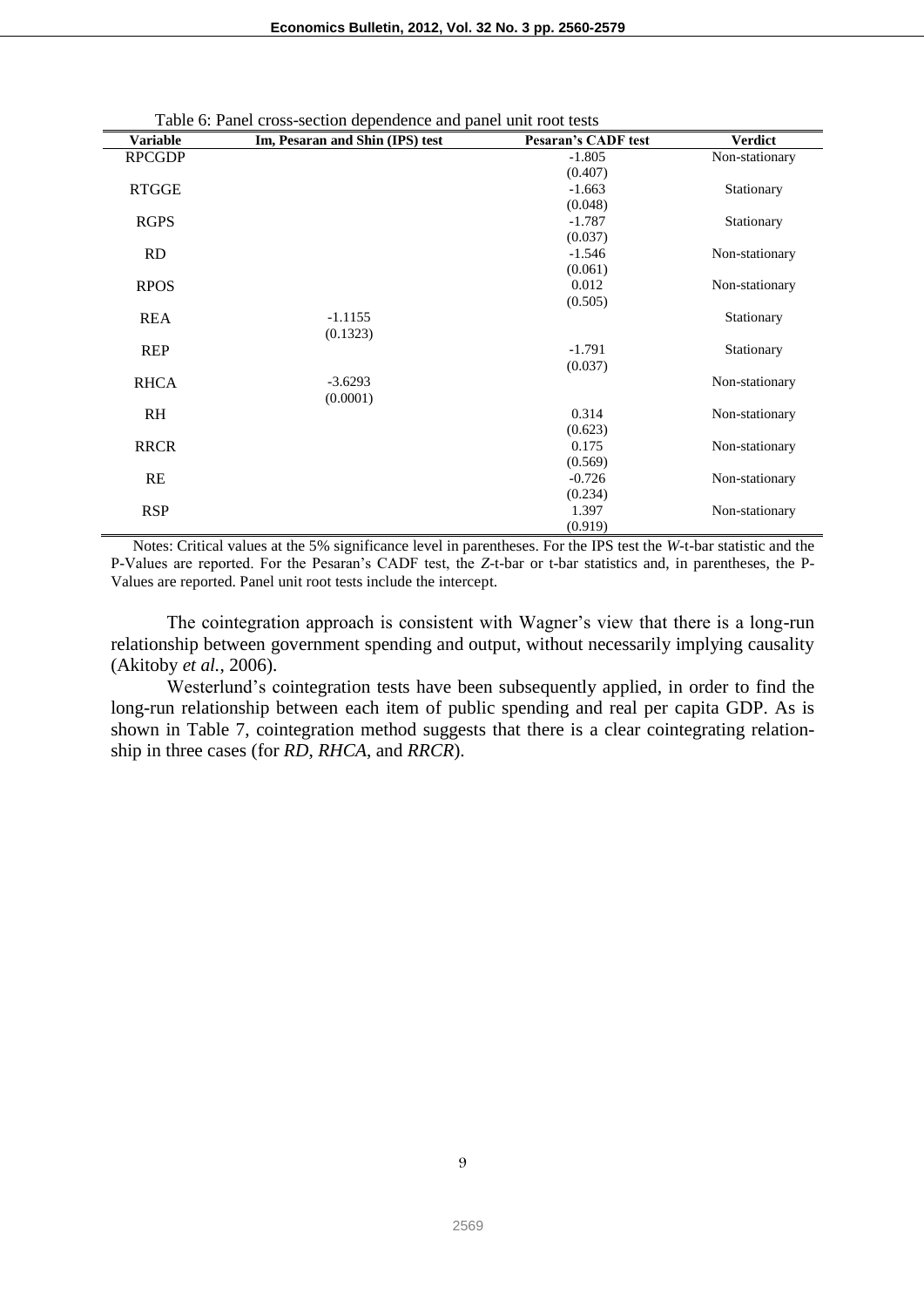| <b>Variables</b> | <b>Group statistics and Panel statistics</b> | <b>Value</b> | <b>P-Value</b> |
|------------------|----------------------------------------------|--------------|----------------|
| RPCGDP, RD       | Gt                                           | $-1.787$     | $0.001***$     |
|                  | Ga                                           | $-2.166$     | 0.931          |
|                  | Pt                                           | $-5.675$     | $0.001***$     |
|                  | Pa                                           | $-1.565$     | 0.222          |
| RPCGDP, RPOS     | Gt                                           | $-0.426$     | 0.985          |
|                  | Ga                                           | $-0.629$     | 0.998          |
|                  | Pt                                           | $-3.626$     | $0.096*$       |
|                  | Pa                                           | $-0.693$     | 0.682          |
| RPCGDP, RHCA     | Gt                                           | $-1.716$     | $0.002***$     |
|                  | Ga                                           | $-3.987$     | 0.433          |
|                  | Pt                                           | $-5.240$     | $0.004***$     |
|                  | Pa                                           | $-2.017$     | $0.079*$       |
| RPCGDP, RH       | Gt                                           | $-1.326$     | $0.083*$       |
|                  | Ga                                           | $-2.810$     | 0.816          |
|                  | Pt                                           | $-4.025$     | $0.050*$       |
|                  | Pa                                           | $-1.642$     | 0.190          |
| RPCGDP, RRCR     | Gt                                           | $-1.735$     | $0.001***$     |
|                  | Ga                                           | $-2.865$     | 0.802          |
|                  | Pt                                           | $-3.870$     | $0.065*$       |
|                  | Pa                                           | $-1.384$     | 0.305          |
| RPCGDP, RE       | Gt                                           | $-1.108$     | 0.301          |
|                  | Ga                                           | $-1.830$     | 0.963          |
|                  | Pt                                           | $-3.892$     | $0.063*$       |
|                  | Pa                                           | $-0.681$     | 0.689          |
| RPCGDP, RSP      | Gt                                           | $-0.746$     | 0.820          |
|                  | Ga                                           | $-0.453$     | 0.999          |
|                  | Pt                                           | $-2.999$     | 0.222          |
|                  | Pa                                           | $-0.402$     | 0.813          |

Table 7: Panel cointegration tests (Westerlund)

Notes: Critical value at the 5% significance level in parentheses. Panel cointegration tests include intercept.

Granger causality tests support the Wagner's Law for five countries (Austria, Germany, the Netherlands, Portugal, and Spain); the Keynesian hypothesis did not receive any support by causality results; the feedback mechanism is confirmed in five cases (Cyprus, France, Greece, Ireland, and Slovenia). Finally, for the remaining seven countries (Belgium, Estonia, Finland, Italy, Luxembourg, Malta, and Slovakia) neutrality hypothesis is valid (see Table 8). Therefore, our Granger causality analyses strong reject the Keynesian view according to which public spending might promote economic growth. Interestingly, these conclusions slightly diverge to those in Magazzino (2011), based on time series analyses for Italy.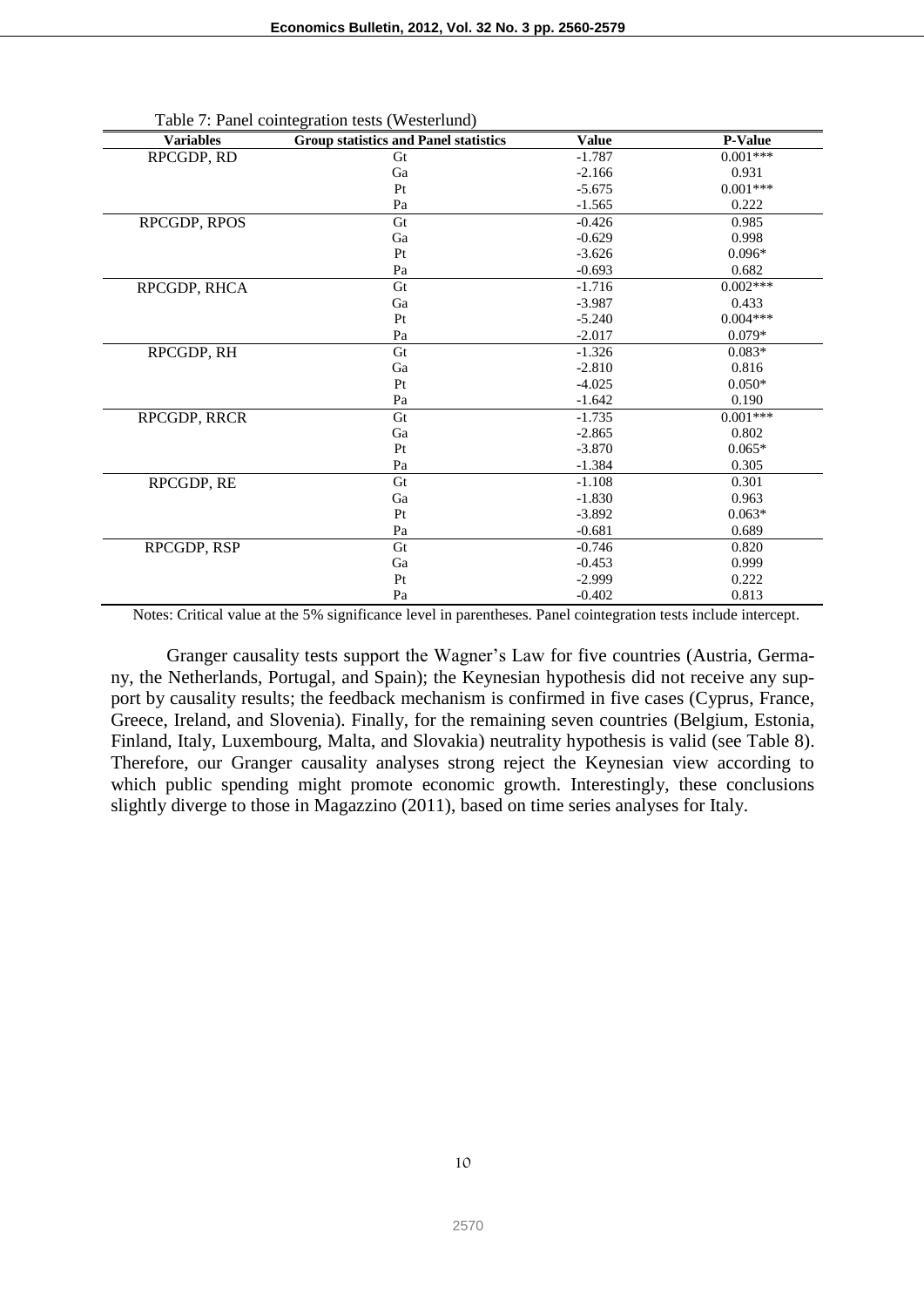| Country | Granger                     | $\chi^2$ | <b>P-Value</b> | <b>Verdict</b> | Country            | <b>Granger</b>              | $\chi^2$ | <b>P-Value</b> | <b>Verdict</b> |
|---------|-----------------------------|----------|----------------|----------------|--------------------|-----------------------------|----------|----------------|----------------|
|         | causality                   |          |                |                |                    | causality                   |          |                |                |
| Austria | RPCGDP⇒RTGGE                | 6.26     | $0.0436**$     | W              | Italy              | RPCGDP⇒RTGGE                | 0.68     | 0.7102         | $\mathbf N$    |
|         | $RTGGE \nRightarrow RPCGDP$ | 0.59     | 0.7445         |                |                    | $RTGGE \nRightarrow RPCGDP$ | 2.79     | 0.2479         |                |
| Belgium | $RPCGDP \nRightarrow RTGGE$ | 0.24     | 0.8891         | N              | Luxembourg         | $RPCGDP \nRightarrow RTGGE$ | 3.32     | 0.1897         | N              |
|         | RTGGE⇒RPCGDP                | 0.56     | 0.7566         |                |                    | $RTGGE \nRightarrow RPCGDP$ | 0.77     | 0.6810         |                |
| Cyprus  | $RPCGDP \nRightarrow RTGGE$ | 17.92    | $0.0001$ ***   | F              | Malta              | $RPCGDP \nRightarrow RTGGE$ | 0.03     | 0.9843         | $\mathbf N$    |
|         | $RTGGE \nRightarrow RPCGDP$ | 10.34    | $0.0057***$    |                |                    | $RTGGE \nRightarrow RPCGDP$ | 1.61     | 0.4463         |                |
| Estonia | $RPCGDP \nRightarrow RTGGE$ | 2.69     | 0.2607         | N              | The                | $RPCGDP \nRightarrow RTGGE$ | 7.09     | $0.0289**$     | W              |
|         | $RTGGE \nRightarrow RPCGDP$ | 3.94     | 0.1395         |                | <b>Netherlands</b> | $RTGGE \nRightarrow RPCGDP$ | 1.05     | 0.5911         |                |
|         |                             |          |                |                |                    |                             |          |                |                |
| Finland | $RPCGDP \nRightarrow RTGGE$ | 3.13     | 0.2087         | N              | Portugal           | $RPCGDP \nRightarrow RTGGE$ | 4.68     | $0.0963*$      | W              |
|         | $RTGGE \nRightarrow RPCGDP$ | 3.94     | 0.1394         |                |                    | $RTGGE \nRightarrow RPCGDP$ | 1.88     | 0.3906         |                |
| France  | $RPCGDP \nRightarrow RTGGE$ | 32.54    | $0.0000$ ***   | $\mathbf{F}$   | Slovakia           | $RPCGDP \nRightarrow RTGGE$ | 0.51     | 0.7749         | $\mathbf N$    |
|         | $RTGGE \nRightarrow RPCGDP$ | 14.80    | $0.0006***$    |                |                    | $RTGGE \nRightarrow RPCGDP$ | 2.17     | 0.3375         |                |
| Germany | $RPCGDP \nRightarrow RTGGE$ | 5.56     | $0.0621*$      | W              | Slovenia           | $RPCGDP \nRightarrow RTGGE$ | 7.41     | $0.0245**$     | F              |
|         | $RTGGE \nRightarrow RPCGDP$ | 1.57     | 0.4569         |                |                    | $RTGGE \nRightarrow RPCGDP$ | 12.72    | $0.0017***$    |                |
| Greece  | $RPCGDP \nRightarrow RTGGE$ | 5.12     | $0.0775*$      | F              | Spain              | $RPCGDP \nRightarrow RTGGE$ | 6.99     | $0.0304**$     | W              |
|         | $RTGGE \nRightarrow RPCGDP$ | 9.66     | $0.0080***$    |                |                    | $RTGGE \nRightarrow RPCGDP$ | 1.28     | 0.5285         |                |
| Ireland | $RPCGDP \nRightarrow RTGGE$ | 7.37     | $0.0251**$     | $\overline{F}$ |                    |                             |          |                |                |
|         | $RTGGE \nRightarrow RPCGDP$ | 6.30     | $0.0429**$     |                |                    |                             |          |                |                |

Table 8: Results for short-run causality tests

Notes:  $\chi^2$  values; numbers in parentheses are P-values. \*\*\*, \*\* and \* denote significance at 1%, 5% and 10% level, respectively. W: Wagner's hypothesis; F: Feedback hypothesis; N: Neutrality hypothesis.

Afterwards, we have decomposed the real per capita GDP in its cyclical and trend components, in order to highlight a common dynamic amongst analyzed countries. Figure 2 shows the evolution of the cyclical component of economic growth in the eight Euro Area countries between 1980 and 2011 with public finance' scenarios less under market's pressure. First, it could be noted as the cyclical fluctuations before the starting of the actual economicfinancial crisis have been everywhere much more contained. In general, Estonia and Luxembourg exhibits oscillations wide enough in the whole period, given the structure of their little financialized economies.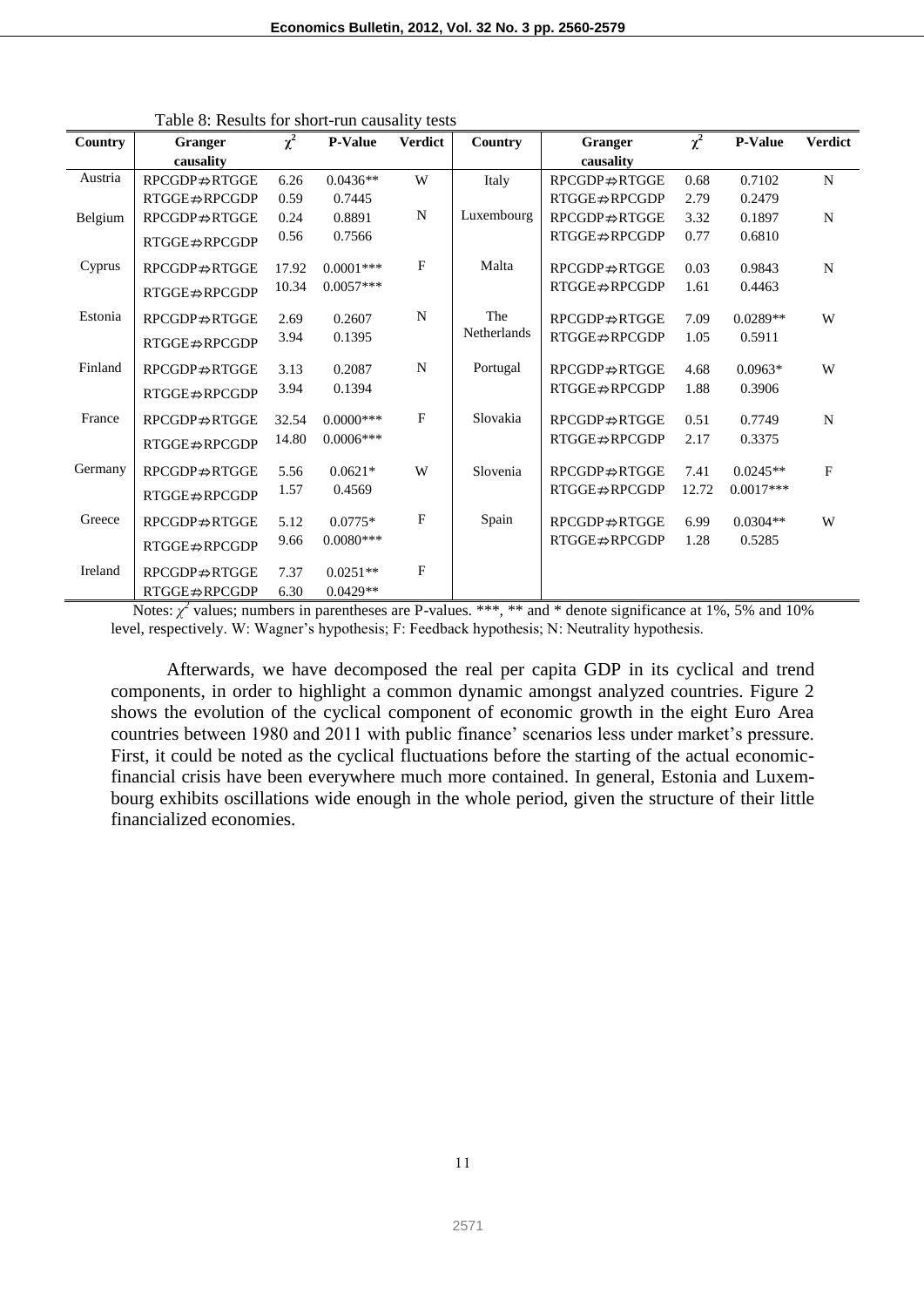

Figure 2: Hodrick and Prescott filter, cyclical components (1990-2010)

In the next Figure 3, we indicate the cyclical component of the remaining nine Euro Area countries. It emerges clearly the wide fluctuations for Ireland, as well as the strong decline in the Greek cyclical component.



Figure 3: Hodrick and Prescott filter, cyclical components (1990-2010)

2572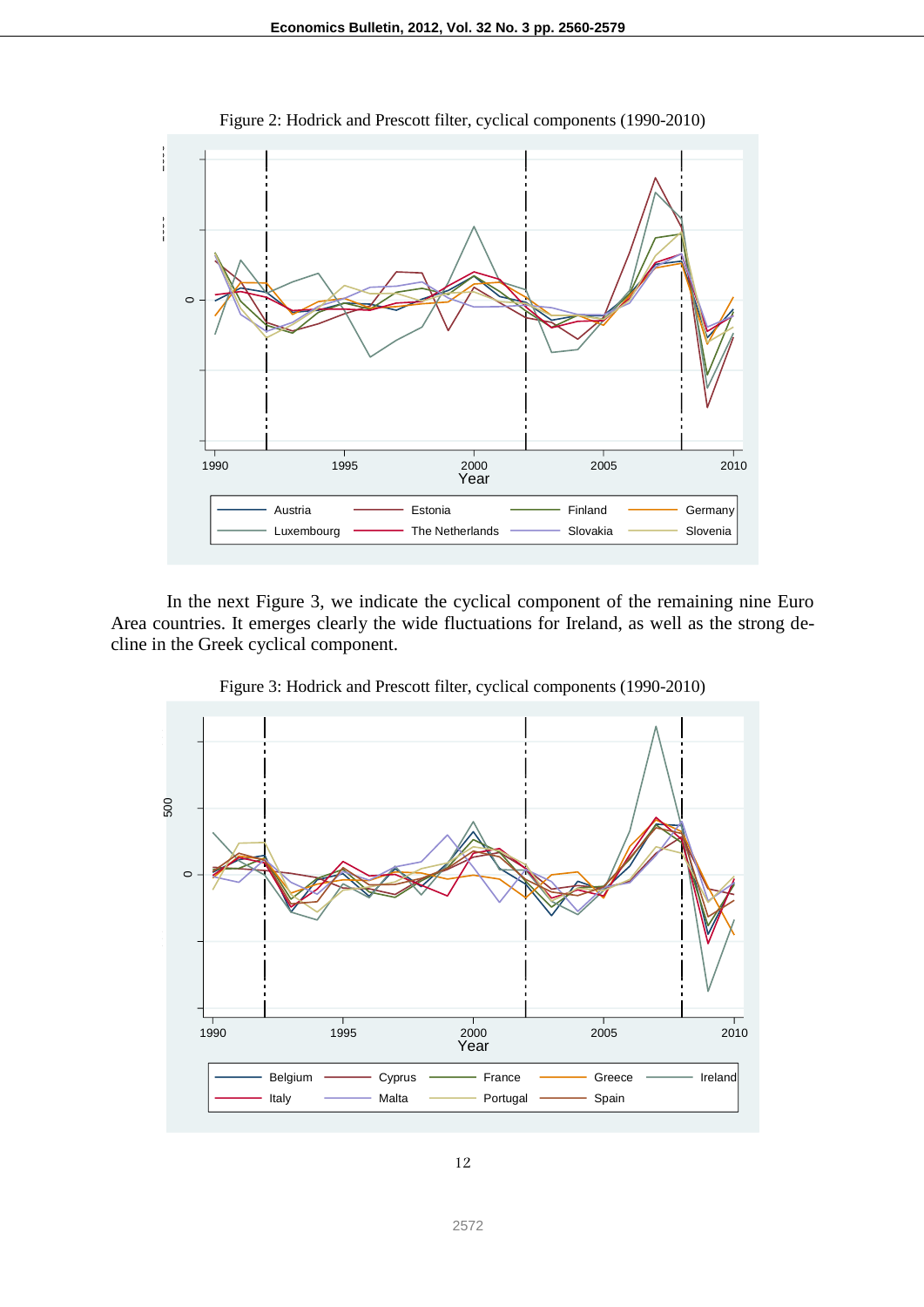Nevertheless, the oscillations experienced by this second group of countries appear to be more restrained if compared to the previous one.

#### **5. Conclusions**

The purpose of this paper is to contribute to the literature on the relationship between GDP and public spending at a disaggregated level, using recent econometric techniques. Wagner's Law is empirically tested employing panel data methods for Euro Area countries. To this extent, we have studied the relationship between real per capita GDP and ten different items of real public spending (according to the COFOG functional classification), using annual data for the period 1990-2010. The properties of the data have been assessed using group-wise heteroscedasticity, panel cross-dependence, and unit root tests. Empirical results indicate that eight out of twelve series are clearly an  $I(1)$  process (real total general government expenditure, real spending for general public services, for economic affairs, and for environmental protection). Furthermore, cointegration analysis has revealed that only three out of ten spending series (for defence, for housing and community amenities, and for recreation, culture and religion) share a clear common trend – and a long-run relationship – with real aggregate income. Granger causality tests results show evidence in favour of Wagner's Law (Y→G) in five countries: Austria, Germany, the Netherlands, Portugal, and Spain. A bi-directional causality flow has been found for seven countries (Cyprus, France, Greece, Ireland, and Slovenia). Finally, for the remaining seven countries the neutrality hypothesis holds. In other words, the Keynesian proposition of government expenditure as a policy instrument to encourage and lead growth in the economy is not supported by the data for these seventeen Euro Area countries. Certainly, this result is subject to the time period examined and statistical methods used but, given the high deficits and the high public spending/GDP share maintained by countries in the last years of the period in question, not observing causality from government spending to national income is strong rejection of the Keynesian proposition (Ansari *et al.*, 1997). This is particularly discouraging for those who see government as a major actor to encourage growth in developing countries.

Moreover, since a long-term relationship between the level of output and government spending has been found for several items, short-run cuts in spending, or surges in government outlays, will eventually be erased as the government spending/GDP ratio returns to its long-term average. Special care will need to be taken to ensure that spending cuts achieved over the short-run are accompanied by longer-term structural reforms to ensure these savings are durable (Akitoby *et al.*, 2006). As suggested by Shelton (2007), the increasing share of the population over 65 is strongly supporting the growth of government spending (and thus the positive correlation with per capita GDP) in many advanced economies since greying population calls for increased social security expenditures.

The implications of our analysis are straightforward: since no item of public spending Granger-causes GDP, expenditure cuts shouldn't negatively impact on economic growth. Therefore, reallocating resources among different items of public spending might result in increased economic growth, if R&D sector is promoted (Musu, 2007). Though, if the structural knots of the European economy are not removed, even the public promotion of the R&D sector may come out ineffective (Daveri, 2006; Romagnoli, 2011). Moreover, expenditure cuts would contribute to reduce public debt, consolidating Italian public finances (Forte and Magazzino, 2011).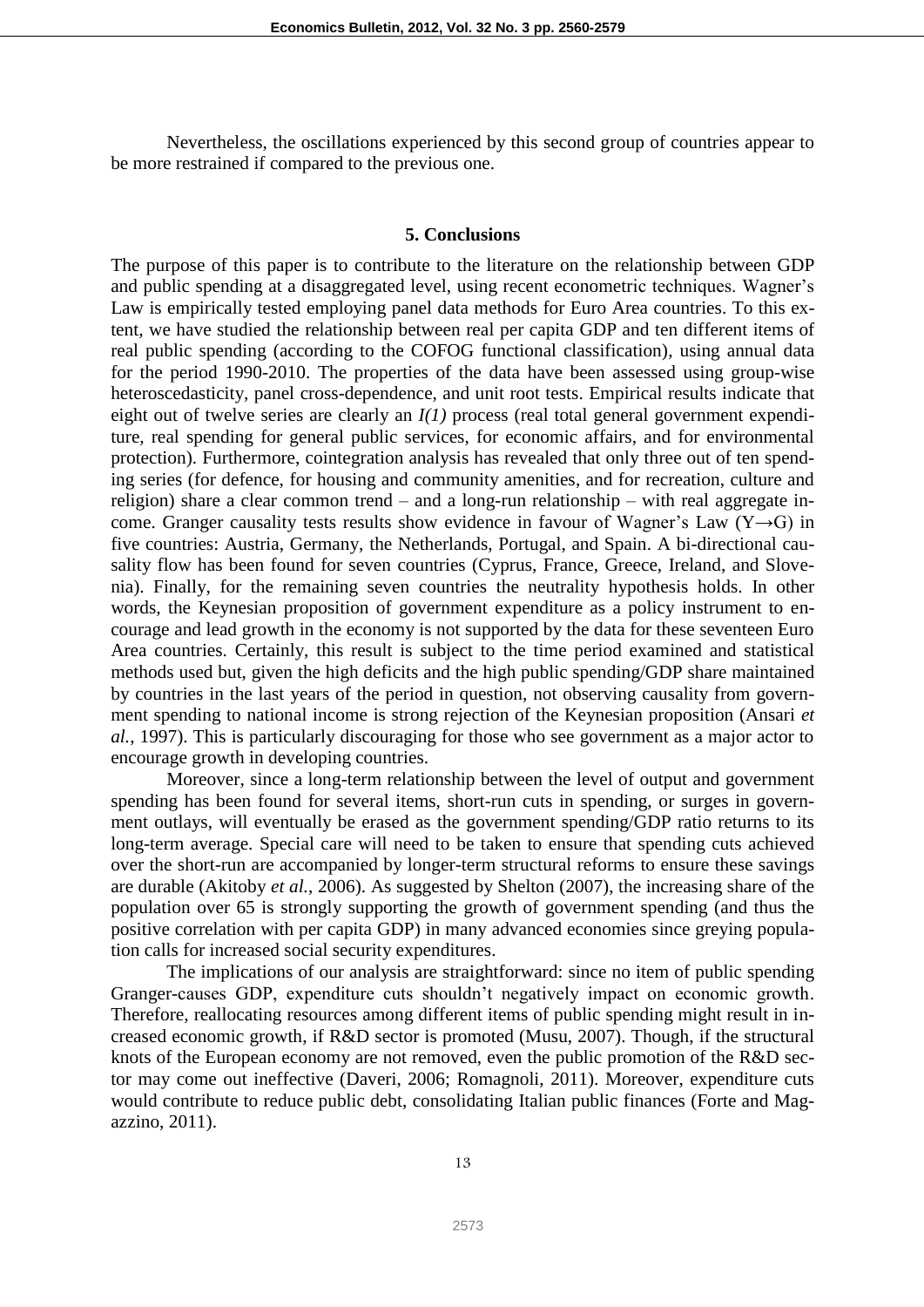However, while traditional channels for the expanding role of government may be less effective, other factors may have contributed to the upholding of Wagner's law in the most recent period of relatively subdued growth in per capita GDP: from the supply-side, the increased ability of governments in collecting taxes and thus the relatively ease in financing growing expenditures; from the demand-side, the most advanced economies have witnessed an increasing demand of social security services due to fast-ageing population (Lamartina and Zaghini, 2008).

#### **Acknowledgements**

Comments from Mauro Costantini (Brunel University), Roberto Golinelli (University of Bologna) and Gian Cesare Romagnoli (Roma Tre University) are gratefully acknowledged. The usual disclaimer applies.

#### **References**

- Abizadeh, S., Yousefi, M., (1988), An empirical reexamination of Wagner's law, *Economic Letters*, **26**, 169-173.
- Abdullah, H., Maamor, S., (2010), Relationship between National Product and Malaysian Government Development Expenditure: Wagner's Law Validity Application, *International Journal of Business and Management*, **5**, 1, January, 88-97.
- Abu-Bader, S., Abu-Qarn, A.S., (2003), Government Expenditures, Military Spending and Economic Growth: Causality Evidence from Egypt, Israel and Syria, *Journal of Policy Modeling*, **25**(6-7), 567-583.
- Afzal, M., Abbas, Q., (2010), Wagner's law in Pakistan: Another look, *Journal of Economics and International Finance*, **2**(1), January, 12-19.
- Ahsan, M., Kwan, A.C.C., Sahni, B. S., (1996), Cointegration and Wagner's hypothesis: time series evidence for Canada, *Applied Economics*, **28**, 1055-1058.
- Akitoby, B., Clement, B., Gupta S., Inchauste, G., (2006), Public spending, voracity, and Wagner's law in developing countries, *European Journal of Political Economy*, **22**, 4, December, 908-924.
- Albatel, A.H., (2002), Wagner's Law and the Expanding Public Sector in Saudi Arabia, *Administrative Sciences*, **14**(2), 139-156.
- Ansari, M.I., Gordon, D.V., Akuamoah, C., (1997), Keynes versus Wagner: public expenditure and national income in three African countries, *Applied Economics*, **29**, 543-550.
- Asseery, A.A., Law D., Perdikis, N., (1999), Wagner's Law and public expenditure in Iraq: a test using disaggregated data, *Applied Economics*, **6**, 39-44.
- Arpaia, A., Turrini, A., (2008), Government expenditure and economic growth in the EU: long-run tendencies and short-term adjustment, *Economic Papers*, 300, February.
- Babatunde, M.A., (2007), A Bound Testing Analysis of Wagner's Law in Nigeria: 1970-2006, Proceedings at Africa Metrics Conference.
- Bağdigen, M., Cetintaș H., (2003), Causality Between Public Expenditure and Economic Growth: The Turkish Case, *Journal of Economic and Social Research*, **6**(1), 53-72.
- Bella, M., Quintieri, B., (1989), Crescita in disequilibrio ed espansione del settore pubblico, *Rivista Internazionale di Scienze Sociali*, **2**, 179-200.
- Bird, R.M., (1971), Wagner's Law: a Pooled Time Series and Cross Section Comparison, *National Tax Journal*, **38**, 209-218.
- Burney, N.A., (2002), Wagner's hypothesis: evidence from Kuwait using cointegration tests, *Applied Economics*, **34**, 49-57.
- Chimobi, O.P., (2009), Government Expenditure and National Income: A Causality Test for Nigeria,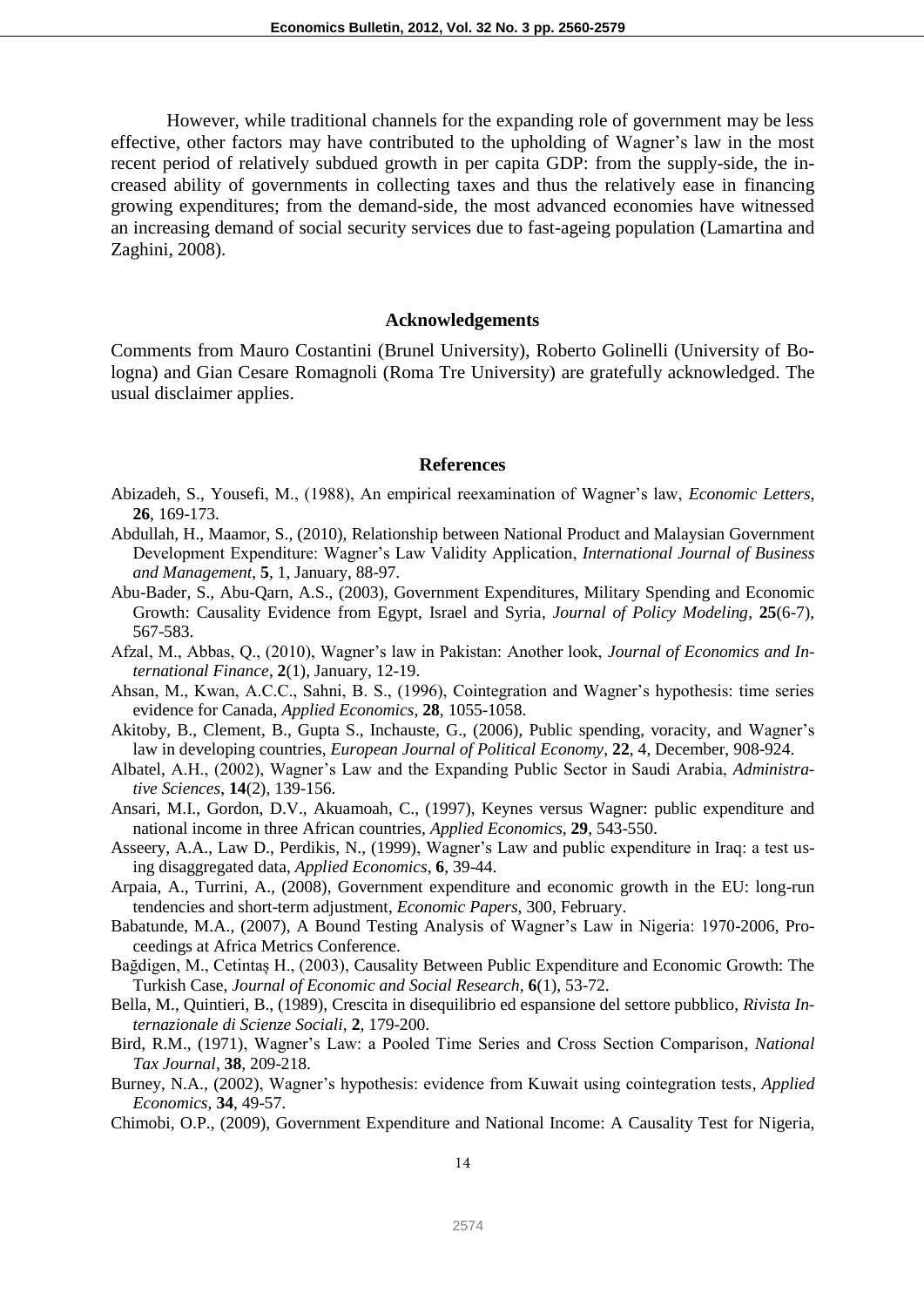*European Journal of Economic and Political Studies*.

- Chletsos, M., Kollias, C., (1997), Testing Wagner's law using disaggregated data in the case of Greece: 1958-93, *Applied Economics*, **29**, 371-377.
- Chow, Y.-F., Cotsomitis, J.A., Kwan, A.C.C., (2002), Multivariate cointegration and causality tests of Wagner's hypothesis: evidence from the UK, *Applied Economics*, **34**, 1671-1677.
- Cotsomitis, J.A., Harnhirun, S., Kwan, A.C.C., (1996), Co-integration Analysis and the Long-Run Validity of Wagner's Hypothesis: Evidence from the People's Republic of China, *Journal of Economic Development*, **21**, 2, December.
- Daveri, F., (2006), *Innovazione cercasi. Il problema italiano*, Roma-Bari: Laterza.
- Demirbas, S., (1999), Cointegration Analysis-Causality Testing and Wagner's Law: The Case of Turkey, 1950-1990, *Discussion Papers in Economics*, Department of Economics, University of Leicester, 99/3, May.
- Diba, B., (1982), A Note on Public Sector Growth: a Real Perspective, *Public Finance*, **37**, 114-119.
- Dogan, E., Tang, T.C., (2006), Government Expenditure and National Income: causality Test For Five South East Asian Countries, *International Business & Economics Research Journal*, **5**, 10, October, 49-58.
- Dritsakis, N., Adamopoulos, A., (2004), A Causal Relationship between Government Spending and Economic Development: An Empirical Examination of the Greek Economy, *Applied Economics*, **36**, 457-464.
- Faini, R., Annez, P., Taylor, L., (1986), Defense Spending, Economic Structure and Growth: Evidence Among Countries and Over Time, *Economic Development and Cultural Change*, 487-498.
- Florio, M., Colautti S., (2001), A logistic growth law for government expenditures: an explanatory analysis, *Dipartimento di Economia Politica e Aziendale – Working Paper*, Università degli Studi di Milano, 13, June.
- Forte, F., Magazzino, C., (2011), Optimal size government and economic growth in EU countries, *Journal of analytical and institutional economics*, **XXVIII**, 3, 295-321.
- Fossati, A., (1981), La spesa pubblica in Italia dal 1951 al 1980, *Rivista di Diritto Finanziario e Scienza delle Finanze*, **3**, XL, 322-375.
- Giarda, P.D., (1988), Una interpretazione della crescita della spesa pubblica in Italia: 1952-1987, *Rivista Bancaria*, **XLIV**, 11-12, November-December.
- Ghorbani, M., Zarea, A.F., (2009), Investigating Wagner's law in Iran's economy, *Journal of Economics and International Finance*, **1**(5), October, 115-121.
- Granger, C.W.J., (1980), Testing for Causality, *Journal of Economic Dynamic and Control*, **4**, 161- 194.
- Greene, W., (2000), *Econometric Analysis*, Upper Saddle River, NJ: Prentice-Hall.
- Gupta, S., (1967), Public Expenditure and Economic Growth: A Time Series Analysis, *Public Finance*, **22**, 423-461.
- Hadjimatheou, G., (1976), On the Empirical Evidence on Government Expenditure Development, *Public Finance*, 31, 144-148.
- Halicioğlu, F., (2005), Testing Wagner's Law for Turkey, 1960-2003, *Public Economics*.
- Hondroyiannis, G., Papapetrou, E., (1995), An Examination of Wagner's law for Greece: A Cointegration Analysis, *Public Finance*, **50**, 1, 67-79.
- Huang, C.-J., (2006), Government Expenditures in China and Taiwan: Do They Follow Wagner's Law?, *Journal of Economic Development*, **31**, 2, December, 139-148.
- Im, K.S., Pesaran, M.H., Shin, Y., (2003), Testing for unit roots in heterogeneous panels, *Journal of Econometrics*, **115**, 53-74.
- Islam, A.M., (2001), Wagner's Law Revisited: Cointegration and Exogeneity Tests for the USA, *Applied Economics Letters*, **8**, 509-515.
- Iyare, S.O., Lorde, T., (2004), Co-integration, causality and Wagner's law: tests for selected Caribbean countries, *Applied Economics Letters*, **11**, 815-825.
- Kalam, A.M., Aziz, N., (2009), Growth of Government Expenditure in Bangladesh: An Empirical Inquiry into the Validity of Wagner's Law, *Global Economy Journal*, **9**, 2, 5.
- Karagianni, S., Pempetzoglou, M., Strikou, S., (2002), Testing Wagner's Law For The European Un-

15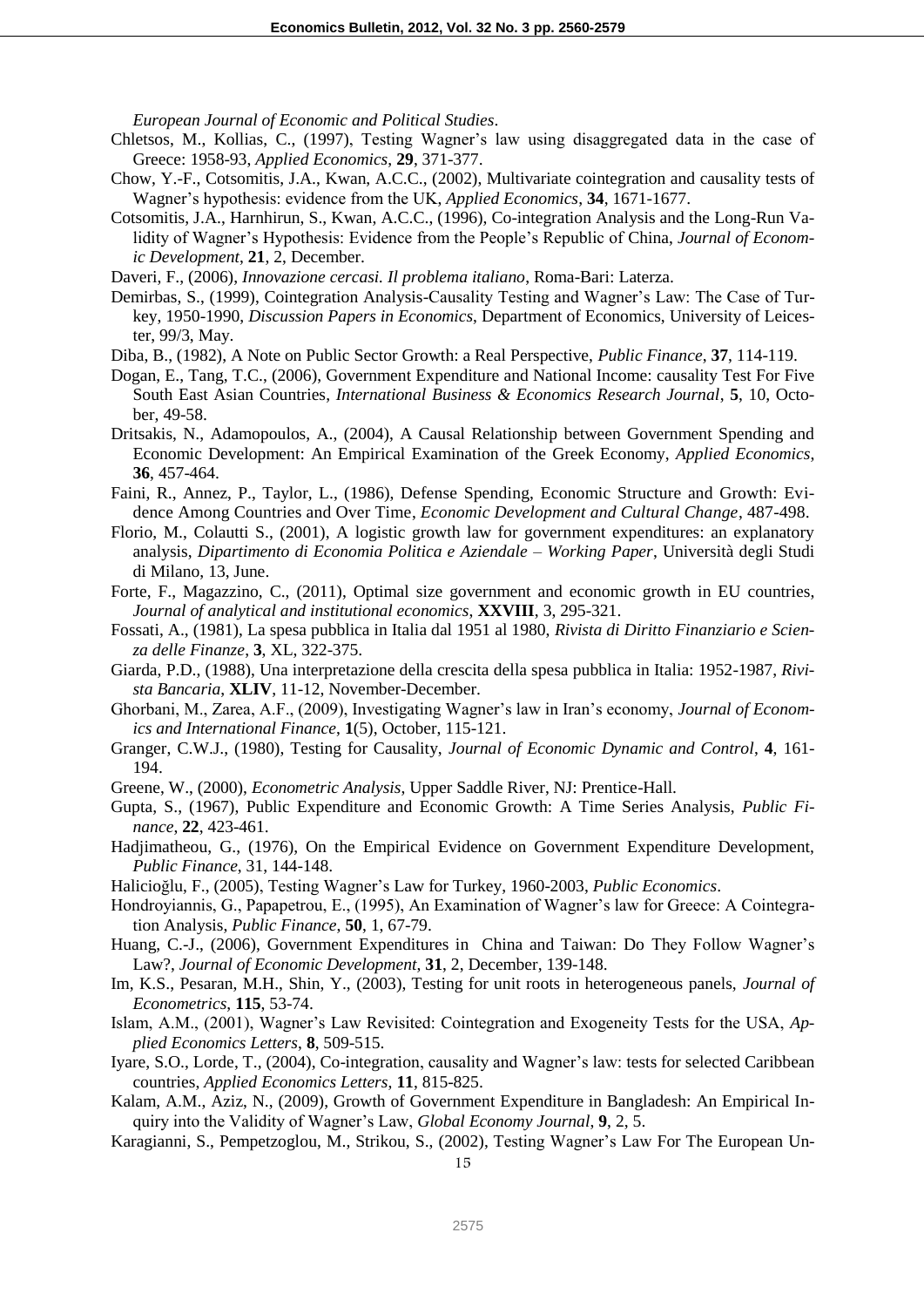ion Economies, *The Journal of Applied Business Research*, **18**, 4, 107-114.

- Kolluri, B.R., Panik, M.J., Wahab, M.S., (2000), Government expenditure and economic growth: evidence from G7 countries, *Applied Economics*, **32**, 1059-1068.
- Kumar, S. (2009), Further Evidence on Public Spending and Economic Growth in East Asian Countries, *MPRA Paper*, October, 19298.
- Kumar, S., Webber, D.J., Fargher, S., (2009), Wagner's Law Revisited: Cointegration and Causality tests for New Zealand, *University of the West of England Discussion Papers*, 0917.
- Lamartina, S., Zaghini, A., (2008), Increasing Public Expenditures: Wagner's Law in OECD Countries, *Center for Financial Studies Working Papers*, 13.
- Lim, D., (1983), Instability of Government Revenue and Expenditure in Less Developed Countries, *World Development*, **11**(5), 447-450.
- Maddala, G.S., Wu, S., (1999), A Comparative Study of Unit Root Tests with Panel Data and New Simple Test, *Oxford Bulletin of Economics and Statistics*, **61**, 631-652.
- Magazzino, C., (2009a), "Legge di Wagner" e spesa pubblica disaggregata: un approccio VAR, *Economia Pubblica*, 5-6, October-December, 133-156.
- Magazzino, C., (2009b), Spesa pubblica disaggregata e "Legge di Wagner", *Economia, Impresa e Mercati finanziari*, **3**, September-Decemeber, 7-31.
- Magazzino, C., (2010a), "Wagner's Law" in Italy: Empirical Evidence from 1960 to 2008, *Global & Local Economic Review*, **2**, January-June, 91-116.
- Magazzino, C., (2011), Disaggregated Public Spending, GDP and Money Supply: Evidence for Italy, *European Journal of Economics, Finance and Administrative Sciences*, **41**, 118-131.
- Magazzino, C., (2012a), Wagner's Law and Augmented Wagner's Law in EU-27. A Time-Series Analysis on Stationarity, Cointegration and Causality, *International Research Journal of Finance and Economics*, **89**, April, 205-220.
- Magazzino, C., (2012b), Wagner versus Keynes: Public Spending and National Income in Italy at a Disaggregated Level, *Journal of Policy Modeling*.
- Murthy, V., (1994), Wagner's Law, Spurious in Mexico or Misspecification: a reply, *Public Finance*, **49**, 2, 295-303.
- Musu, I., (2007), *Crescita economica*, Bologna: il Mulino.
- Narayan, P.K., Nielsen, I., Smyth, R., (2008), Panel Data, cointegration, causality and Wagner's law: Empirical evidence from Chinese provinces, *China Economic Review*, **19**, 2, June, 297-307.
- Peacock, A.T., Scott, A., (2000), The Curious Attraction of Wagner's Law, *Public Choice*, **102**(1-2), 1-17.
- Pesaran, M.H., (2003), A Simple Panel Unit Root Test in the Presence of Cross Section Dependence, *Cambridge Working Papers in Economics*, 0346.
- Pesaran, M.H., (2004), General diagnostic tests for cross section dependence in panels, *Cambridge Working Papers in Economics*, 0435.
- Rehman, H.U., Ahmed, I., Awan, M.S., (2007), Testing Wagner's Law for Pakistan: 1972-2004, *Pakistan Economic and Social Review*, **45**, 2, Winter, 155-166.
- Romagnoli, G.C., (2011), La stabilità finanziaria dell'Italia: i rischi da evitare, in Auteri, M., (ed.), *La manovra finanziaria 2011-2013*, Roma: Aracne.
- Samudram, M., Nair, M., Vaithilingam, S., (2008), Keynes and Wagner on government expenditures and economic development: the case of a developing economy, *Empirical Economics*, **36**, 697-712.
- Shelton, C.A., (2007), The size and composition of government expenditure, *Journal of Public Economics*, **91**, 2230-2260.
- Sideris, D., (2007), Wagner's Law in 19<sup>th</sup> Century Greece: A Cointegration and Causality Analysis, *Bank of Greece Working Papers*, **64**, December.
- Sinha, D., (2007), Does the Wagner's Law Holds for Thailand? A Time Series Study, *MPRA Paper*, 2560.
- Tan, E.C., (2003), Does Wagner's Law or the Keynesian Paradigm Hold in the Case of Malaysia?, *Thammasat Review*, **8**, 1, December, 62-75.
- Tang, T.C., (2001), Testing the relationship between Government Expenditure and National Income in Malaysia, *Analysis*, **8**(1&2), 37-51.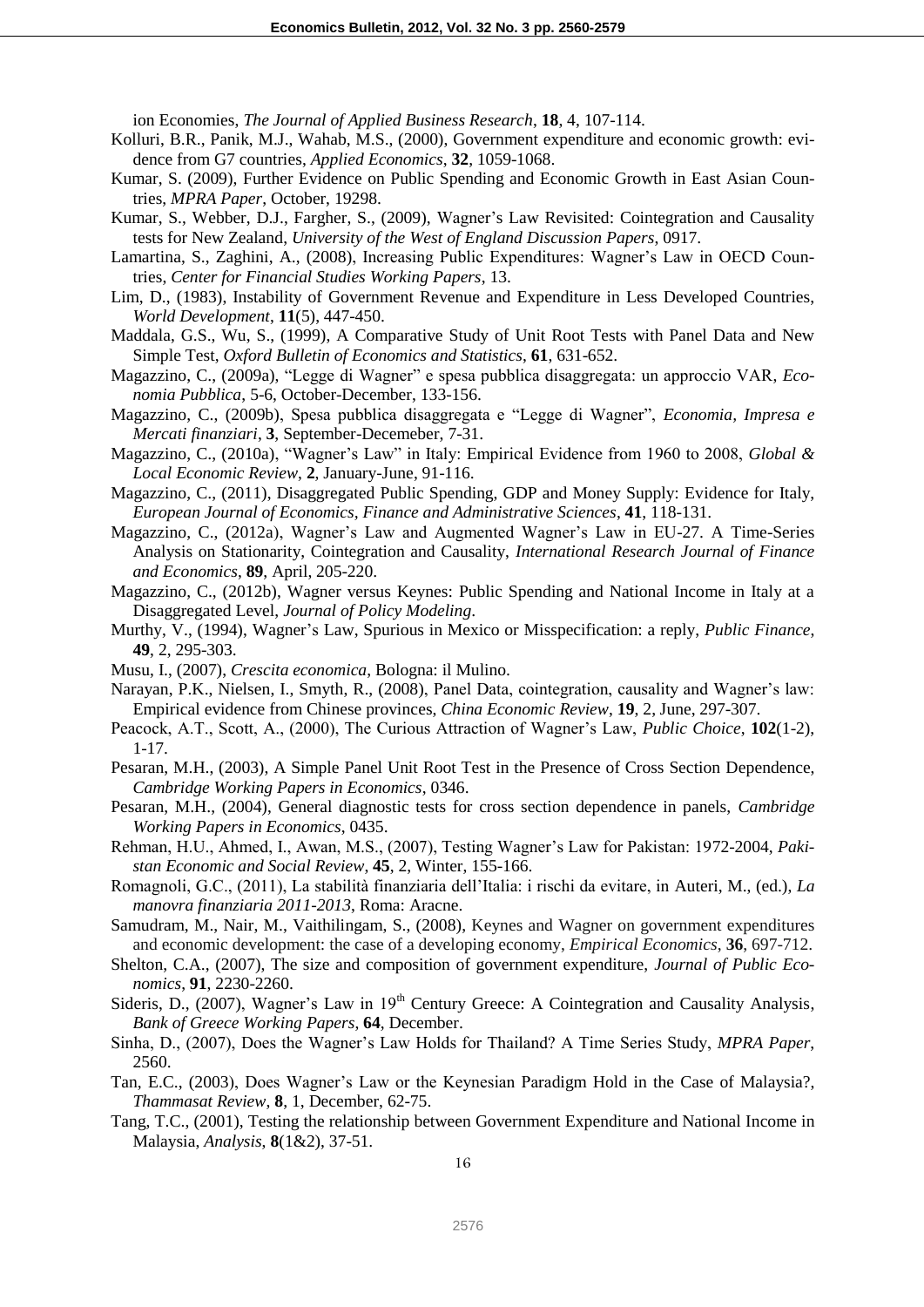- Tarschys, D., (1975), The growth of public expenditure nine modes of explanation, *Scandinavian Political Studies*, **10**, 9-32.
- Thornton, J., (1999), Cointegration, Causality and Wagner's Law in 19<sup>th</sup> Century Europe, *Applied Economic Letters*, **6**, 7, July, 413-416.
- Verma, S., Arora, R., (2010), Does the Indian Economy Support Wagner's Law? An Econometric Analysis, *Eurasian Journal of Business and Economics*, **3**(5), 77-91.
- Wagner, A.H., (1883), *Finanzwissenschaft*, Leipzig.
- Wagner, A.H., (1912), *Les fondements de l'economie politique*, Paris: Girard & Brière.
- Westerlund, J., (2007), Testing for error correction in panel data, *Oxford Bulletin of Economics and Statistics*, **69**, 709-748.
- Yay, T., Tastan, H., (2009), Growth of public Expenditures in Turkey during the 1950-2004 Period: An Econometric Analysis, *Romanian Journal of Economic Forecasting*, **4**, 101-118.
- Ziramba, E., (2009), Wagner's Law: An Econometric Test for south Africa, 1960-2006, *South Africa Journal of Economics*, **76**, 4, 596-606.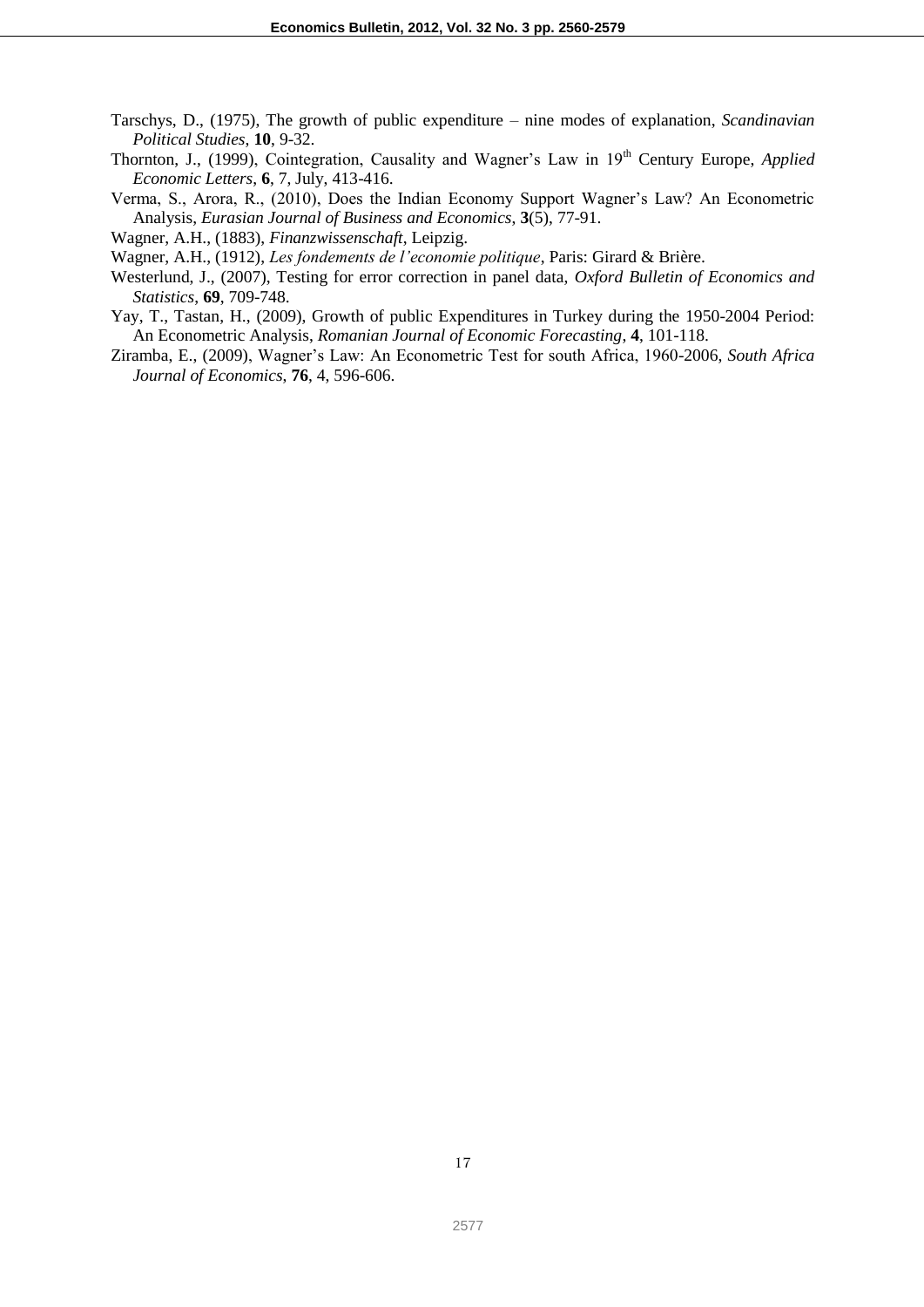# **Appendix**





Figure 5: Spending for Defense, for Public Order and Safety, for Environment Protection, for Housing and Community Amenities, and for Recreation, Culture and Religion in the Euro Area countries (1990-2010)